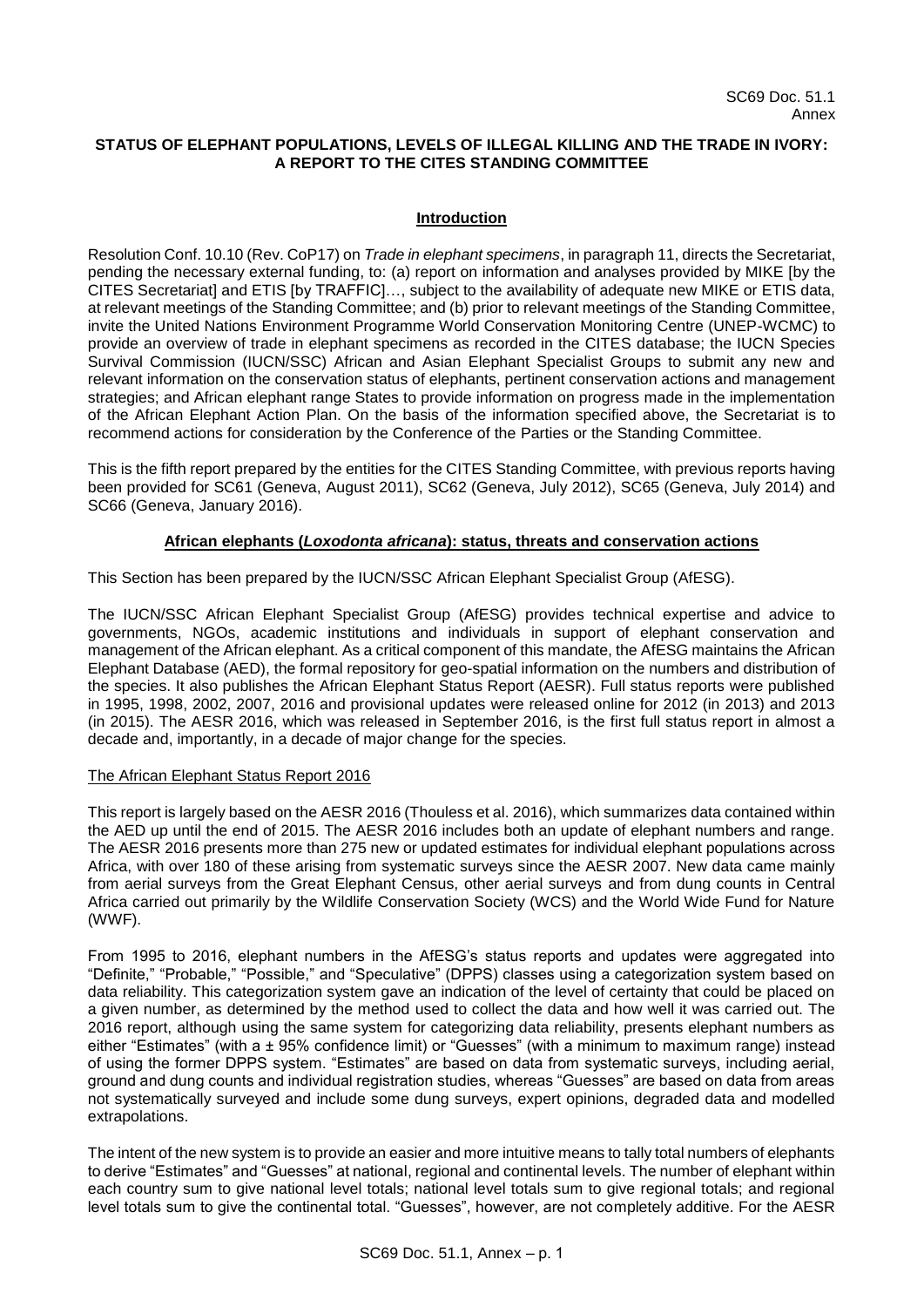2016, data from 2006 (AESR 2007; Blanc et al. 2007) were also aggregated under this new system, making it possible to make direct comparisons of changes in elephant numbers between 2006 and 2015.

Similar to previous status reports, elephant range is categorized as known, possible and doubtful (Figure 1). The area of known and possible range sums to give range at national, regional and continental levels, with the % of this area for which elephant estimates and guesses are available presented as assessed range, which together with the remaining unassessed range sums to 100%. The only countries where 100% of range has been assessed are Equatorial Guinea, Eritrea, Gabon, Guinea Bissau, Mali, Niger, Senegal and Swaziland. All these countries have very small populations with the exception of Gabon whose country total for 2015 is based on modeling for 100% of its range.

More detail on all information presented in this report can be found in the [AESR 2016.](https://www.iucn.org/content/african-elephant-status-report-2016-update-african-elephant-database)

### Continental overview – status and threats

There are currently 37 African elephant range States with a known and possible elephant range of over 3.1 million km2. All populations of African elephant have been listed on CITES Appendix I since 1989, except for four national populations that were transferred to Appendix II (Botswana, Namibia and Zimbabwe in 1997, and South Africa in 2000). The African elephant is listed as Vulnerable (A2a; Ver 3.1) in the IUCN Red List (Blanc, 2008). The AfESG has recently begun the process of updating the Red List assessment.

Guinea Bissau and Somalia are still classified as range States despite uncertainty regarding the current status of their populations. Eritrea has not been surveyed since 1997 but may have 120 elephants in an unprotected area in the south-west of the country on the border with Ethiopia. Other range States with very small populations (under 100) include Swaziland, Niger, Sierra Leone and Senegal.

The AESR 2016 revealed that Africa's elephant population has seen the worst declines in 25 years, mainly due to poaching over the past ten years. The continental total is now thought to be  $415,428 \ (\pm 20,111)$ elephants, with an additional 117,127 to 135,384 elephants in areas not systematically surveyed. The estimates for 2015 are approximately 93,000 lower than in 2006, but this figure includes around 18,000 from previously uncounted populations, so the real decline from estimates is considered to be closer to 111,000 over ten years. The proportion of elephant range for which elephant estimates are available is 62%.

African elephants are not evenly distributed across their range and neither is their status or the threats facing them; populations in different regions and countries continue to face very different challenges. Southern, Eastern, Central and West Africa have 71%, 20%, 6% and 3% of the continental population respectively (Figure 2; Table 1). Poaching losses are still being reported across much of the continent and it is unknown whether the recent commitments to ban domestic ivory trade will result in a decline in ivory poaching. However, whilst much of the current conservation focus is on the threat of poaching, in the medium to long-term human expansion into elephant habitats, civil unrest and climate change are all likely to constitute the greatest threats to the survival of the species.

It is essential that landscape planning to support the coexistence of elephants and humans is carried out at all scales across the elephant range. Around 33 economic 'development corridors' have been planned, or are being implemented already, across Africa and if completed would total over 53,000 km in length (Laurance et al. 2015). These are therefore likely to significantly impact elephant populations across their range, although the proportion of critical elephant range that falls into these corridors is currently unknown and urgently needs to be assessed. Human-elephant conflict, already on the rise, is a symptom of this rapid land transformation and only likely to continue to increase. This is likely to result in increased damage to both people and elephants. Habitat loss and fragmentation will result in increasingly fragmented elephant populations, which are already at high risk of loss of viability. West Africa demonstrates well the end result of over a century of significant elephant population losses following unplanned development resulting in severe habitat degradation and growing resource scarcity. Elephant populations are small and fragmented, increasingly vulnerable to extinction. In the past ten years alone, 12 elephant populations have been reportedly lost across the region (in Côte d'Ivoire, Ghana, Guinea, Guinea Bissau, Nigeria, Sierra Leone and Togo).

#### Sub-regional summaries

# *Central Africa*

The estimated number of elephants in Central Africa is 24,119 ( $\pm$  2,865), with an additional 87,190 to 103,355 elephants in areas not systematically surveyed. These numbers apply to 70% (546,471 km²) of the estimated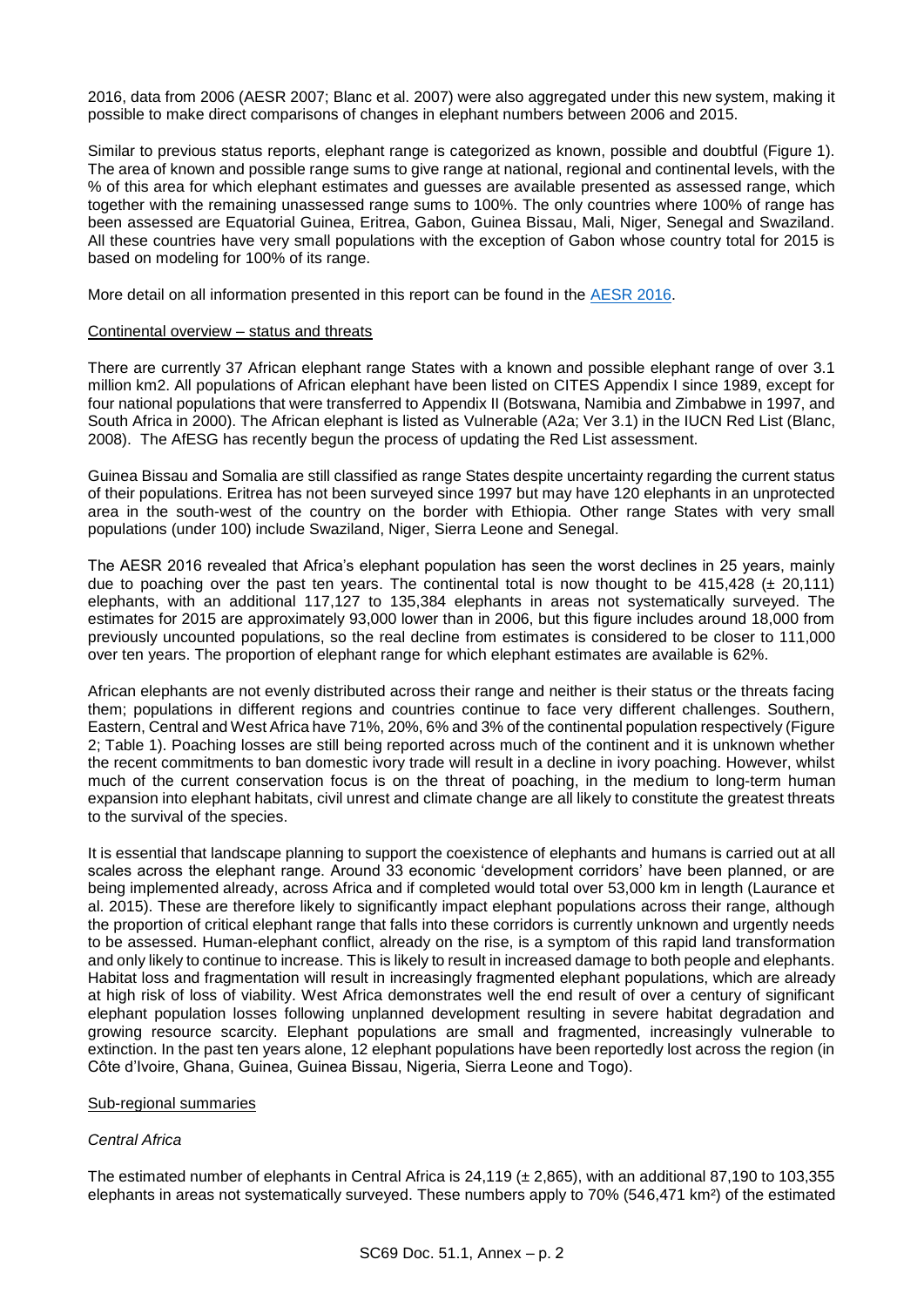known and possible elephant range in Central Africa. No estimates are available for the remaining 30% of range, which is still unassessed. Historically in Central Africa, elephants were distributed fairly evenly throughout the region's forests. However, political insecurity and lack of government control over remote areas has resulted in increased levels of poaching impacting both elephant numbers and distribution, with regional strongholds being those areas, which have experienced the least human impact.

Over the last ten years, dramatic losses of elephant populations in the region have been reported, including the loss of approximately 16,000 to 20,000 forest elephants (60 to 80% of the population) in Minkébé National Park in Gabon, the loss of approximately 3,000 elephants (50% of the population) in the Ndoki landscape in Republic of Congo (Congo) and the loss of several thousand elephants in the Cameroon section of the Tri-National Dja-Odzala-Minkébé (TRIDOM) forest. The Democratic Republic of the Congo's (DRC) elephant population, once one of Africa's most significant forest elephant populations, has declined by approximately 70% for estimates and 50% for guesses since 2006, with elephants now existing in tiny remnants across their vast former range. Garamba National Park, in the north-east of the country, has continued to see declines in elephant numbers in the last ten years as a result of intense and continuing poaching pressure.

Gabon and Congo now hold Africa's most important forest elephant populations but both have been affected by heavy poaching in recent years, as have the forest and savannah populations of Cameroon. Gabon, which contains 12% of the total African tropical moist forest area, now contains roughly half of Africa's forest elephants whilst DRC contains 60% of the region's forest and less than 10% of its forest elephants.

The savanna populations of Chad have taken heavy losses and those in the Central African Republic have almost completely disappeared. In the last ten years, both Chad and DRC have lost one population (Siniaka-Minia Faunal Reserve in Chad and Bushimaie Reserve and Hunting Area in DRC).

Largely as a consequence of new populations being surveyed, elephant estimates from systematic surveys have increased by about 9,000 since 2006. Substantial changes in range across Central Africa since 2006 are largely the result of improved information rather than real changes in range, except in the case of the Central African Republic, where almost all of the range in the north and east of the country has been lost.

# *Eastern Africa*

The estimated number of elephants in Eastern Africa is 86,373 ( $\pm$  10,549) with an additional 11,973 to 12,060 elephants in areas not systematically surveyed. These numbers apply to 62% (548,587 km²) of the estimated known and possible elephant range in Eastern Africa. No estimates are available for the remaining 38% of range, which is still unassessed. This region has been the most affected by poaching in the last ten years and has experienced an almost 50% elephant population reduction. Elephant numbers have declined by approximately 79,000 (taking into account new populations that have been surveyed since 2006) for sites with comparable survey techniques in 2006 and 2015. This has been largely attributed to an over 60% decline in Tanzania's elephant population. Despite this, Tanzania remains the region's stronghold, with an estimate of 50,433 (± 8,502) elephants in 2015.

Although some sites have recorded declines, elephant numbers have been stable or increasing since 2006 in Uganda, Kenya and Rwanda. Increases in elephant populations in Ethiopia and South Sudan are likely the result of improved information. There is very little recent information on elephant populations in Eritrea and Somalia, both of which reportedly have elephant populations confined to a single area. Range expansion has been observed in the Laikipia-Samburu and Magadi areas in Kenya: in the Laikipia-Samburu ecosystem, this has been linked to the development of community-based conservation and the recovery of elephants from heavy poaching in the 1970s to 1980s.

# *Southern Africa*

The estimated number of elephants in Southern Africa is 293,447 ( $\pm$  16,682) with an additional 15,157 to 16,672 elephants in areas not systematically surveyed. These numbers apply to 55% (734,824 km²), of the estimated known and possible elephant range in Southern Africa. No estimates are available for the remaining 45% of range, which is still unassessed. While poaching has not had the same impact in Southern Africa as in other areas, the region has recently faced a growing poaching threat. Elephant numbers in Southern Africa have declined by approximately 27,000 (taking into account new populations that have been surveyed since 2006) for sites with comparable survey techniques in 2006 and 2015. Although there have been population declines in Mozambique and Zimbabwe, the main contributor to this decline is Botswana (however, see comments below). Zambia's elephant population appears to be relatively stable. Zimbabwe's elephant population declined due to reductions in the Sebungwe and Lower Zambezi populations as a result of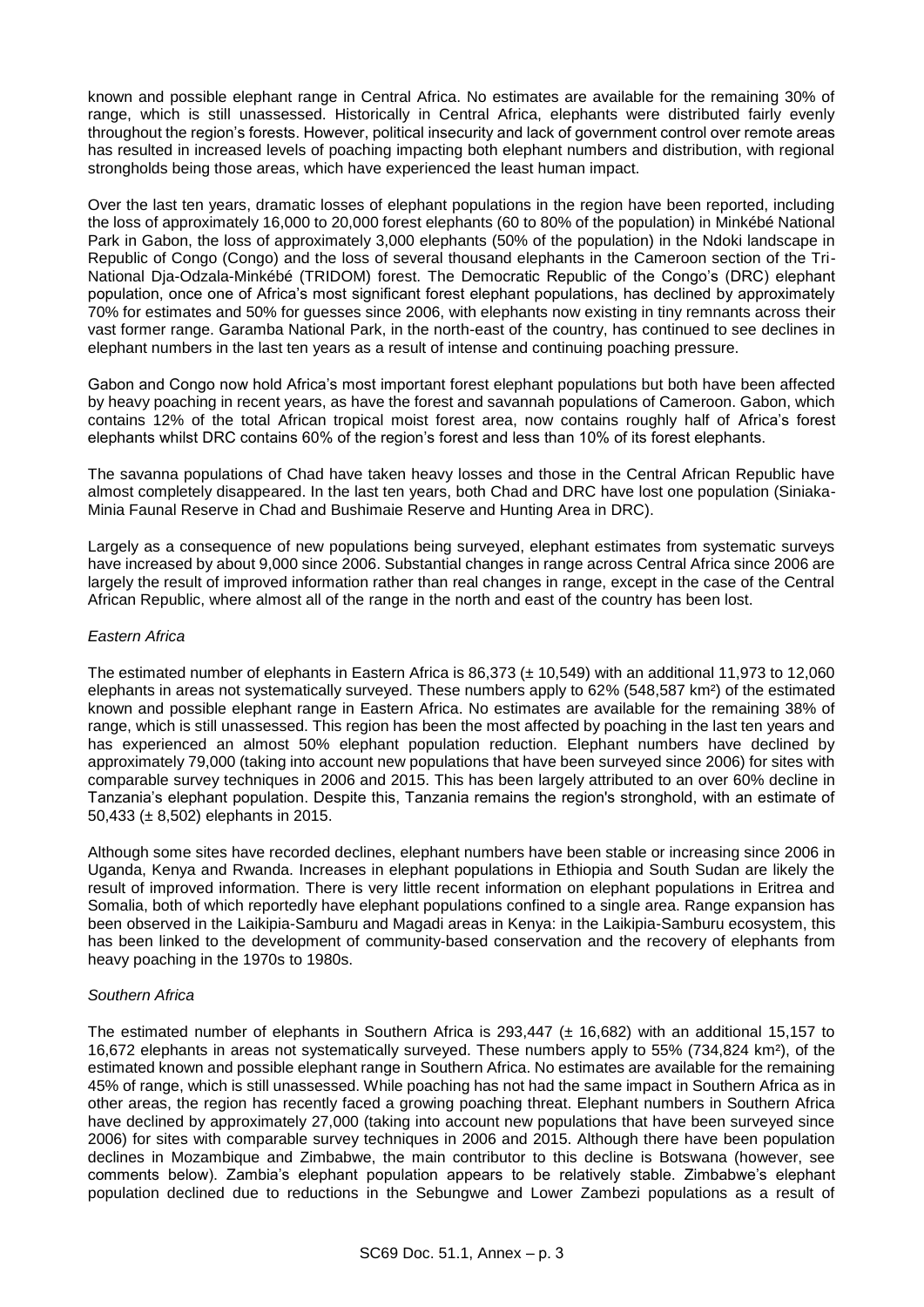poaching, partially compensated by increases in populations in the south-east of the country. South-east Angola has experienced heavy losses due to poaching. Mozambique's elephant population has been reduced by an estimated 25%, mostly in the north due to severe and on-going poaching. Malawi has small, fragmented elephant populations, some of which have declined since 2006 because of poaching. Swaziland's elephant populations are well known, being mainly restricted to fenced enclosures. Elephant populations in Namibia and South Africa have increased.

Botswana has by far the largest elephant population of any country in Africa, with over 99% of these in the northern part of the country. The reported decline between 2006 and 2015 is ambiguous and may be the result of uncounted elephants, range expansion, seasonal movements into and out of the surveyed area, increased poaching or methodological differences between surveys. Range expansion has been observed into the west towards Namibia and into central Botswana, with notable numbers of elephants observed for the first time in a survey in 2015 in the Central Kalahari Game Reserve.

#### *West Africa*

The estimated number of elephants in West Africa is 11,489 ( $\pm$  2,583) with an additional 2,886 to 3,376 elephants in areas not systematically surveyed. These numbers apply to 72% (102,850 km²), of the estimated known and possible elephant range in West Africa. No estimates are available for the remaining 28% of range, which is still unassessed. With growing human populations and increasing infrastructure development, many countries in West Africa are experiencing increased pressure on natural areas from mining, logging and rapid transformation of land to agriculture. West Africa's elephant populations are mostly small, fragmented and isolated, but the overall number of elephants in West Africa appears to have increased since 2006. This is attributed to population increases in the trans-frontier "WAP" complex that straddles the border between Benin, Burkina Faso and Niger and remains the stronghold of West Africa's remaining elephants.

Estimates for Côte d'Ivoire, Ghana, Guinea Bissau, Senegal, Sierra Leone and Togo have stayed more or less constant with some higher and lower guesses, while estimates for Guinea, Mali and Nigeria have declined since 2006. Guinea is now reduced to a single small population. In Mali, elephants are restricted to one area where they have huge ranges making them difficult to survey. Niger's few remaining elephants are thought to still move in and out of the country as part of the "WAP" complex. Estimates for Liberia, where elephants are restricted to two forested blocks, have increased slightly. Although 12 populations have been reported as lost in West Africa, a number of small populations have continued to persist.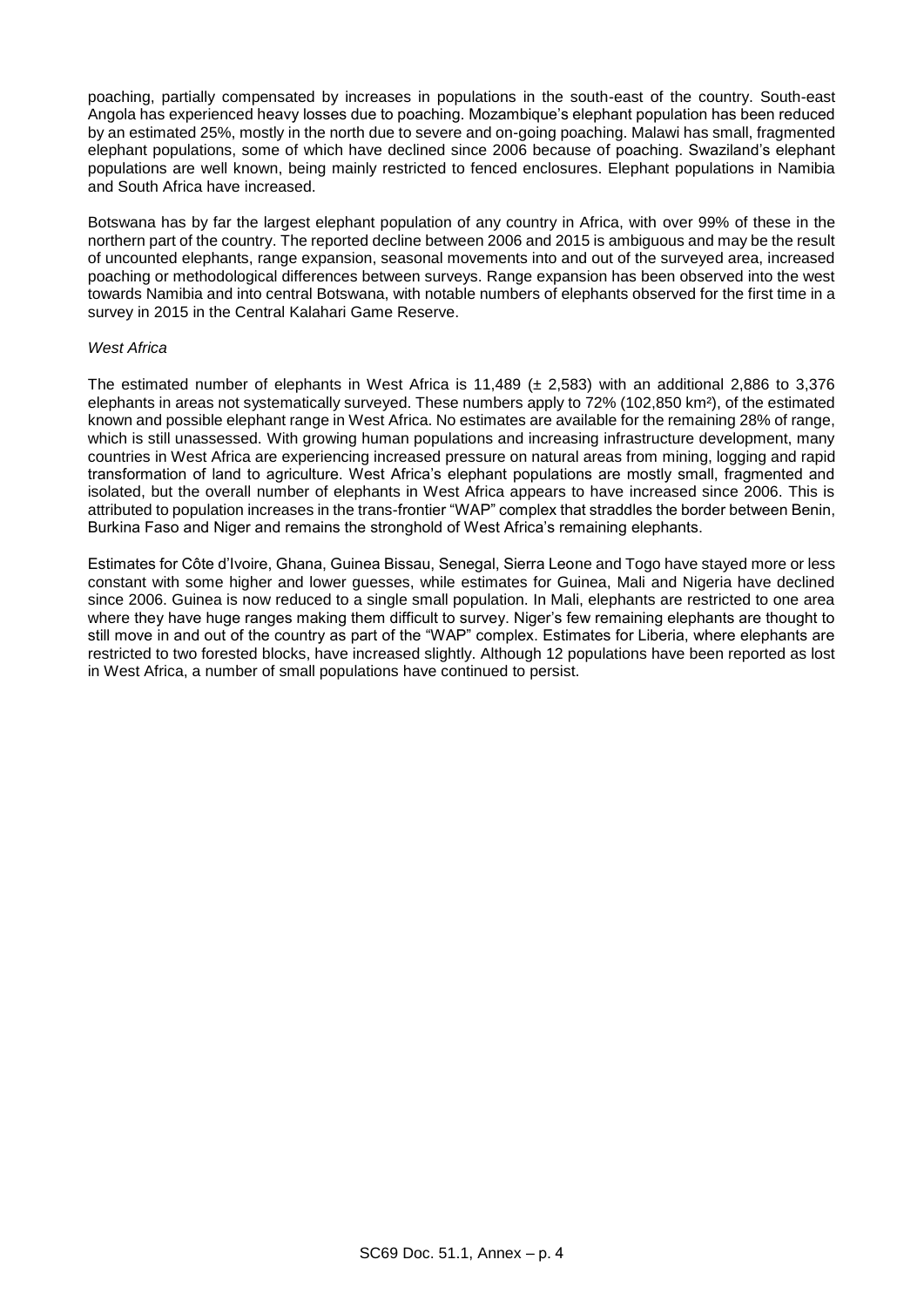

*Figure 1. African elephant range in 2015 – only range States are labelled (African Elephant Status Report 2016).*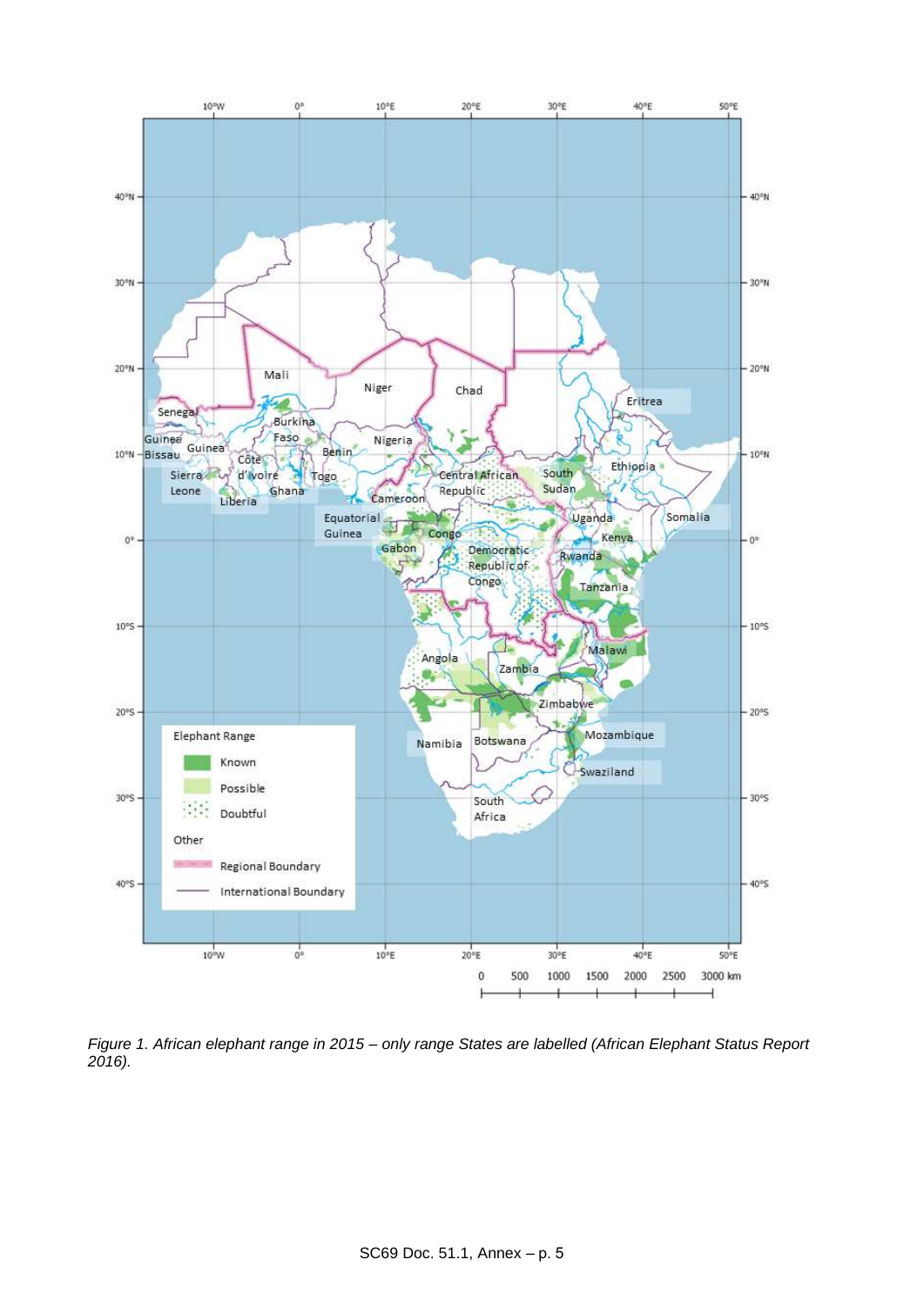

*Figure 2. Total numbers of elephants in 2006 and 2015 in each region of Africa. "Estimates" presents the total number of elephants estimated from systematic surveys for 2006 (blue) and 2015 (grey). Confidence intervals are not shown. "Guesses" are the numbers of elephants from all other sources of data for 2006 (blue with dotted outline) and 2015 (grey with dotted line). "Guesses" are normally presented as a range – in this graph the number of elephants shown under "Guesses" is the minimum value of the range. As numbers from "Estimates" and numbers from "Guesses" are not additive, they are shown side by side for each year. All data*  is from the African Elephant Status Report (AESR) 2007 and the AESR 2016. All data in the AESR 2007 were *collected prior to 31 December 2006 and all data in the AESR 2016 were collected prior to 31 December 2015.*

*Table 1. Total numbers of elephants in 2006 and 2015 in each region of Africa. "Estimates" presents the total number of elephants (with a ±95% confidence limit) estimated from systematic surveys and "Guesses" are the numbers of elephants from all other sources of data (presented as a range from-to)*

|                 | 2006             |              |                |         | 2015             |              |                |         |
|-----------------|------------------|--------------|----------------|---------|------------------|--------------|----------------|---------|
| Region          | <b>Estimates</b> |              | <b>Guesses</b> |         | <b>Estimates</b> |              | <b>Guesses</b> |         |
|                 | <b>Estimate</b>  | $\pm$ 95% CL | From           | То      | <b>Estimate</b>  | $\pm$ 95% CL | <b>From</b>    | То      |
| Central Africa  | 14.622           | 4,259        | 113.540        | 117.881 | 24.119           | 2,865        | 87.190         | 103,355 |
| Eastern Africa  | 165.151          | 27.990       | 10.722         | 12.066  | 86.373           | 10.549       | 11.973         | 12,060  |
| Southern Africa | 320.690          | 23.132       | 11.197         | 13.253  | 293.447          | 16.682       | 15,157         | 16.672  |
| West Africa     | 7,862            | 375          | 3.745          | 4.053   | 11.489           | 2.583        | 2,886          | 3,376   |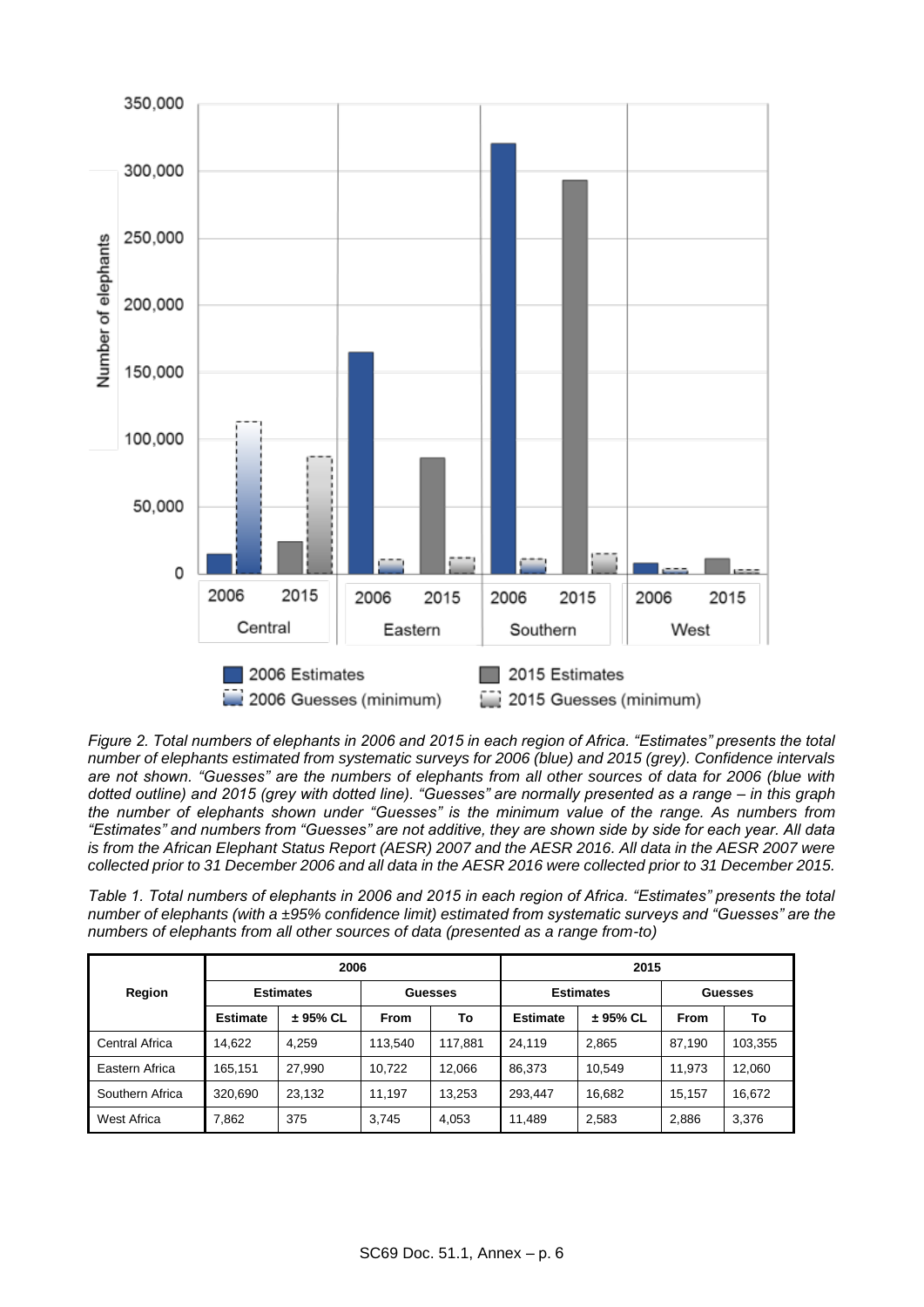### Priority for future surveys

The AESR 2016 uses the 'Priority for Future Surveys' index which is an unbiased system for setting priorities for future surveys which includes every site. However it is worth noting two regions that are critical priorities for future surveys. Gabon is a priority for future surveys as it is believed to be home to the majority of Africa's forest elephants and 80% of its elephant range has not been surveyed in the past five years, and some of it has never been surveyed. There is still major uncertainty about the size of the Kavango-Zambezi Transfrontier Conservation Area (KAZA TFCA) savanna elephant population of Angola, Botswana, Namibia, Zambia and Zimbabwe – the single largest on the continent – and it remains critical to undertake a coordinated survey of this population across the whole of its range.

#### New and expected survey results for 2017 and 2018

In Central Africa, forest elephant surveys are planned for some areas thought to be heavily impacted by poaching, including in Gabon. WWF and WCS have completed some surveys, and are planning others, in the Central African Republic, central and northern Congo, Gabon, Cameroon and DRC. Once reviewed and incorporated into the AED, some of these surveys will help to shift many of the populations classified as guesses into estimates. In Eastern Africa, Kenya's forest-dwelling populations have not been surveyed since before 2006. Dung surveys across the countries forests have recently been completed, sponsored primarily by WCS and WWF. Surveys were also conducted in South Sudan at the end of 2016, which will improve previous estimates. In Southern Africa, a national elephant survey in Angola is still in the process of being planned. Efforts to coordinate and conduct a survey for the KAZA TCFA region are still underway. Mozambique is planning a national elephant census in 2018, the results of which are expected in early 2019.

### Elephant conservation action plans and strategies

At the continental level, the African Elephant Action Plan (AEAP) was adopted by a consensus of all the African elephant range States in 2010. The AfESG supported the technical preparation of this first continent-wide AEAP, a framework to guide action and financing, which is now in the final third of its life span. Given the time required to prepare the technical background needed to revise such plans, the AfESG is looking for funding to embark on a series of new analyses to support the revision and is hoping to partner with UNEP in facilitating the process to initiate a renewed and fully collaborative process to develop a post-2020 AEAP.

As reported in SC66 Doc. 47.1 while regional action plans have been developed for Central, Southern and West Africa, they are outdated and no longer considered reliable in guiding conservation and management action.

There is a growing number of range States that are drafting or updating their national action plans (Tables 2 and 3). In 2016 (SC66 Doc. 47.1) Cameroon, Chad, Ethiopia, Gabon, Kenya, Niger, Mozambique, Malawi and Tanzania were all reported as having updated, or to be in the process of updating, their action plans since 2010. Since then, Angola, Congo, Liberia, Namibia, Uganda and Zimbabwe have also either updated, or are in the process of updating, their action plans.

*Table 2. Elephant strategies, management plans and action plans (as per information available to AfESG, 31 July 2017). Publication dates are shown in brackets.*

| African elephant strategies, management plans and action plans            |                                     |                                                                                     |                                                                                                                                                                           |  |  |  |  |  |  |
|---------------------------------------------------------------------------|-------------------------------------|-------------------------------------------------------------------------------------|---------------------------------------------------------------------------------------------------------------------------------------------------------------------------|--|--|--|--|--|--|
| <b>Central Africa</b>                                                     | Eastern Africa                      | Southern Africa                                                                     | <b>West Africa</b>                                                                                                                                                        |  |  |  |  |  |  |
|                                                                           | African Elephant Action Plan (2010) |                                                                                     |                                                                                                                                                                           |  |  |  |  |  |  |
| Strategy for the conservation<br>of elephants in Central Africa<br>(2005) |                                     | Southern Africa Regional<br>Elephant Conservation and<br>Management strategy (2005) | Strategy for the Conservation<br>of West African Elephants<br>(2005)<br>Convention on Migratory<br>Species West African Elephant<br>Memorandum of<br>Understanding (2005) |  |  |  |  |  |  |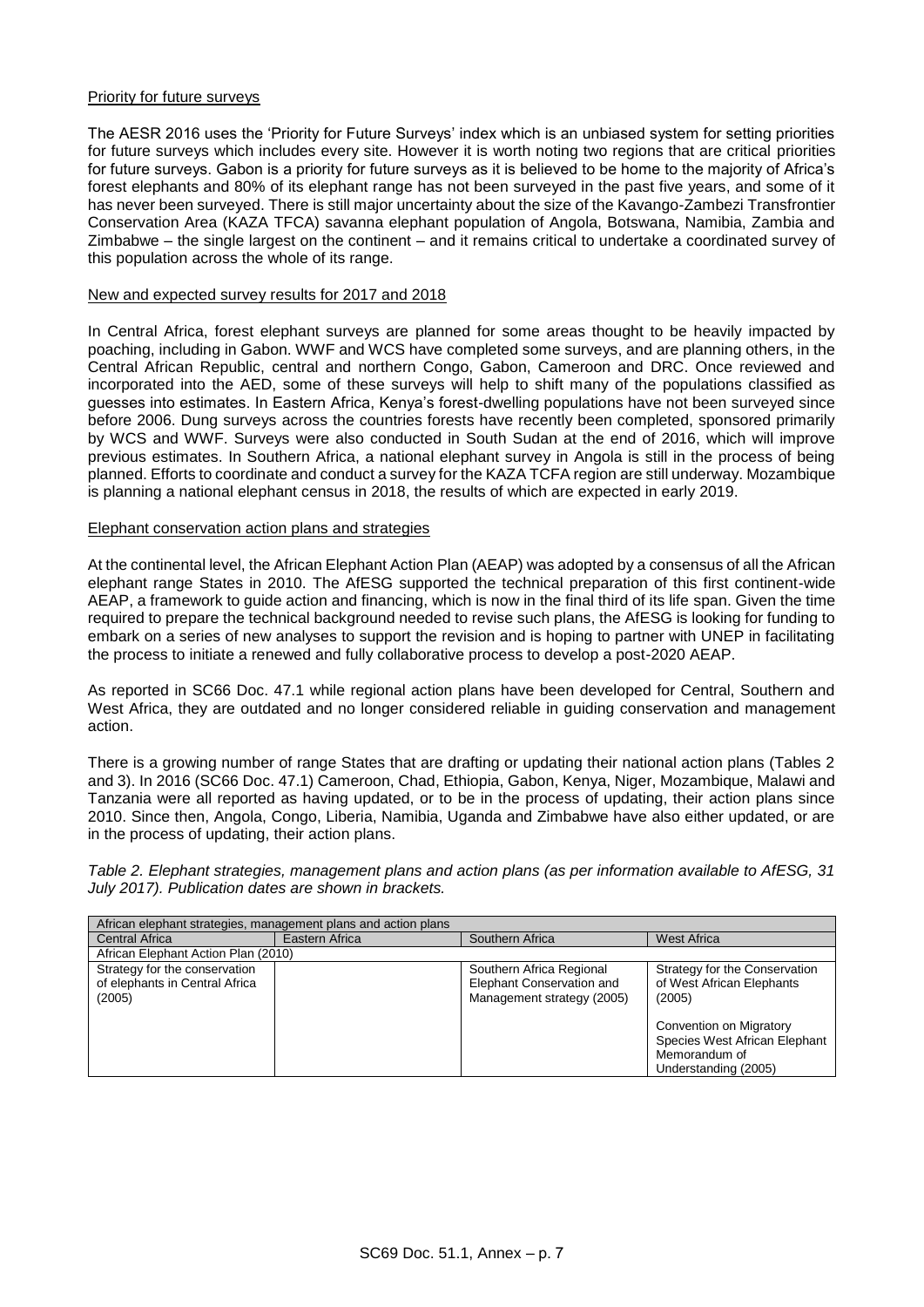| African elephant strategies, management plans and action plans                                                                                                                                                                                                                                                                                                                                                                                                                                 |                                                                                                                                                                                                                                                                                                                                                                                                                                       |                                                                                                                                                                                                                                                                                                                                                                                                                                                                                                                                                                                                                                                           |                                                                                                                                                                                                                                                                                                                                                                                                                                                                                                                                                                                                                                                                                                                                                                                                               |  |  |  |  |  |
|------------------------------------------------------------------------------------------------------------------------------------------------------------------------------------------------------------------------------------------------------------------------------------------------------------------------------------------------------------------------------------------------------------------------------------------------------------------------------------------------|---------------------------------------------------------------------------------------------------------------------------------------------------------------------------------------------------------------------------------------------------------------------------------------------------------------------------------------------------------------------------------------------------------------------------------------|-----------------------------------------------------------------------------------------------------------------------------------------------------------------------------------------------------------------------------------------------------------------------------------------------------------------------------------------------------------------------------------------------------------------------------------------------------------------------------------------------------------------------------------------------------------------------------------------------------------------------------------------------------------|---------------------------------------------------------------------------------------------------------------------------------------------------------------------------------------------------------------------------------------------------------------------------------------------------------------------------------------------------------------------------------------------------------------------------------------------------------------------------------------------------------------------------------------------------------------------------------------------------------------------------------------------------------------------------------------------------------------------------------------------------------------------------------------------------------------|--|--|--|--|--|
| <b>Central Africa</b>                                                                                                                                                                                                                                                                                                                                                                                                                                                                          | Eastern Africa                                                                                                                                                                                                                                                                                                                                                                                                                        | Southern Africa                                                                                                                                                                                                                                                                                                                                                                                                                                                                                                                                                                                                                                           | <b>West Africa</b>                                                                                                                                                                                                                                                                                                                                                                                                                                                                                                                                                                                                                                                                                                                                                                                            |  |  |  |  |  |
| Strategy and Management<br>Plan for Elephants in<br>Cameroon, 2011 - 2020<br>(2010)<br>Elephant conservation action<br>plan, Central African Republic<br>(1992)<br>National elephant action plan,<br>Chad, 2016-2025 (2015)<br>National elephant action plan,<br>Republic of the Congo (2017)*<br>Elephant conservation plan,<br>Democratic Republic of Congo<br>(1991)<br>Elephant conservation plan,<br>Equatorial Guinea (1991)<br>Gabon national elephant<br>conservation strategy (2015)* | Ethiopian elephant action<br>plan, (2015)*<br>Conservation and<br>management strategy for the<br>elephant in Kenya, 2012 -<br>2021 (2012)**<br>Elephant conservation plan,<br>Rwanda (1991)<br>Elephant conservation plan,<br>Somalia (1991)<br>Elephant conservation plan,<br>Sudan (1991)<br>Tanzania elephant<br>management plan, 2010 -<br>2015 (2010)<br>Elephant conservation action<br>plan for Uganda $2016 - 2026$<br>(2016) | National Action Plan for the<br>elephant in Angola (2016)*<br>National policy and strategy<br>for the conservation and<br>management of the African<br>elephant, Botswana (2003)<br>National elephant action plan,<br>Malawi (2015)*<br>Strategy and action plan for<br>the conservation and<br>management of elephants in<br>Mozambique 2010-2015<br>(2010)<br>Elephant management plan,<br>Namibia (2007)**<br>Norms and Standards for<br>managing African elephants,<br>South Africa (2008)***<br>National policy and action plan<br>for elephant management,<br>Zambia (2003)<br>Zimbabwe national elephant<br>management plan, 2015 -<br>2020 (2015) | National strategy for elephant<br>conservation, Benin (2005)<br>Elephant management<br>strategy, Burkina Faso (2003)<br>Côte d'Ivoire national strategy<br>for elephant management,<br>2005 - 2014 (2004)<br>National elephant conservation<br>strategy, Ghana (2000)<br>National elephant<br>management strategy, Guinea<br>(2007)<br>National elephant action plan,<br>Guinea-Bissau (2000)<br>National elephant action plan,<br>Liberia (2016)*<br>Elephant conservation plan,<br>Mali (1991)<br>Strategy and action plan for<br>sustainable management of<br>elephants, Niger (2010)<br>Elephant conservation plan,<br>Nigeria (1991)<br>Elephant conservation plan,<br>Senegal (1991)<br>Elephant conservation plan,<br>Sierra Leone (1991)<br>National strategy for elephant<br>management, Togo (2003) |  |  |  |  |  |

\* in draft form or in progress; \*\* review undertaken; \*\*\* revision underway

*Table 3. Anti-poaching and law enforcement strategies, management plans and action plans (as per information available to AfESG, 31 July 2017). Publication dates are shown in brackets.*

| Anti-poaching and law enforcement strategies, management plans and action plans                                   |                                                                                        |                                                                                  |  |  |  |  |  |  |
|-------------------------------------------------------------------------------------------------------------------|----------------------------------------------------------------------------------------|----------------------------------------------------------------------------------|--|--|--|--|--|--|
| <b>Central Africa</b>                                                                                             | Southern Africa<br>Eastern Africa<br>West Africa                                       |                                                                                  |  |  |  |  |  |  |
| The Central African Forests<br>Commission (COMIFAC)<br>Extreme Urgency Anti-<br>Poaching Action Plan<br>(PEXULAB) | National strategy to combat<br>poaching and illegal wildlife<br>trade, Tanzania (2014) | SADC Law enforcement and<br>anti-poaching action strategy,<br>2016 - 2021 (2015) |  |  |  |  |  |  |

#### References

Blanc, J.J., Barnes, R.F.W., Craig, G.C, Dublin, H.T., Thouless, C.R., Douglas-Hamilton, I. and Hart, J.A. (2007). African Elephant Status Report 2007: An update from the African Elephant Database. IUCN, Gland, Switzerland.

Blanc, J. (2008). Loxodonta africana. The IUCN Red List of Threatened Species 2008: e.T12392A3339343. http://dx.doi.org/10.2305/IUCN.UK.2008.RLTS.T12392A3339343.en. Downloaded on 31 July 2017.

Laurance, W. F., Sloan, S., Weng, L., and Sayer, J. A. (2015). Estimating the environmental costs of Africa's massive "development corridors". Current Biology, 25, 3202-3208.

Thouless, C.R., Dublin, H.T., Blanc, J.J., Skinner, D.P., Daniel, T.E., Taylor, R.D., Maisels, F., Frederick H. L. and Bouché, P. (2016). African Elephant Status Report 2016: an update from the African Elephant Database. Occasional Paper Series of the IUCN Species Survival Commission, No. 60 IUCN / SSC Africa Elephant Specialist Group. IUCN, Gland, Switzerland.

# **Asian elephants (***Elephas maximus***): Status, threat and conservation actions**

This Section has been prepared by the IUCN/SSC Asian Elephant Specialist Group (AsESG).

The Asian Elephant Specialist Group (AsESG) is a global network of specialists on Asian Elephants (*Elephas*  maximus) and provides technical support to governments and others on long-term conservation of Asian Elephants. The overall aim of the AsESG is to promote the long-term conservation of Asia's elephants and, where possible, the recovery of their populations to viable levels. The AsESG acts as the Red List Authority for the Asian Elephant, carrying out Red List assessments for inclusion in the IUCN Red List. Group members have also helped in the development of the Convention on International Trade in Endangered Species (CITES)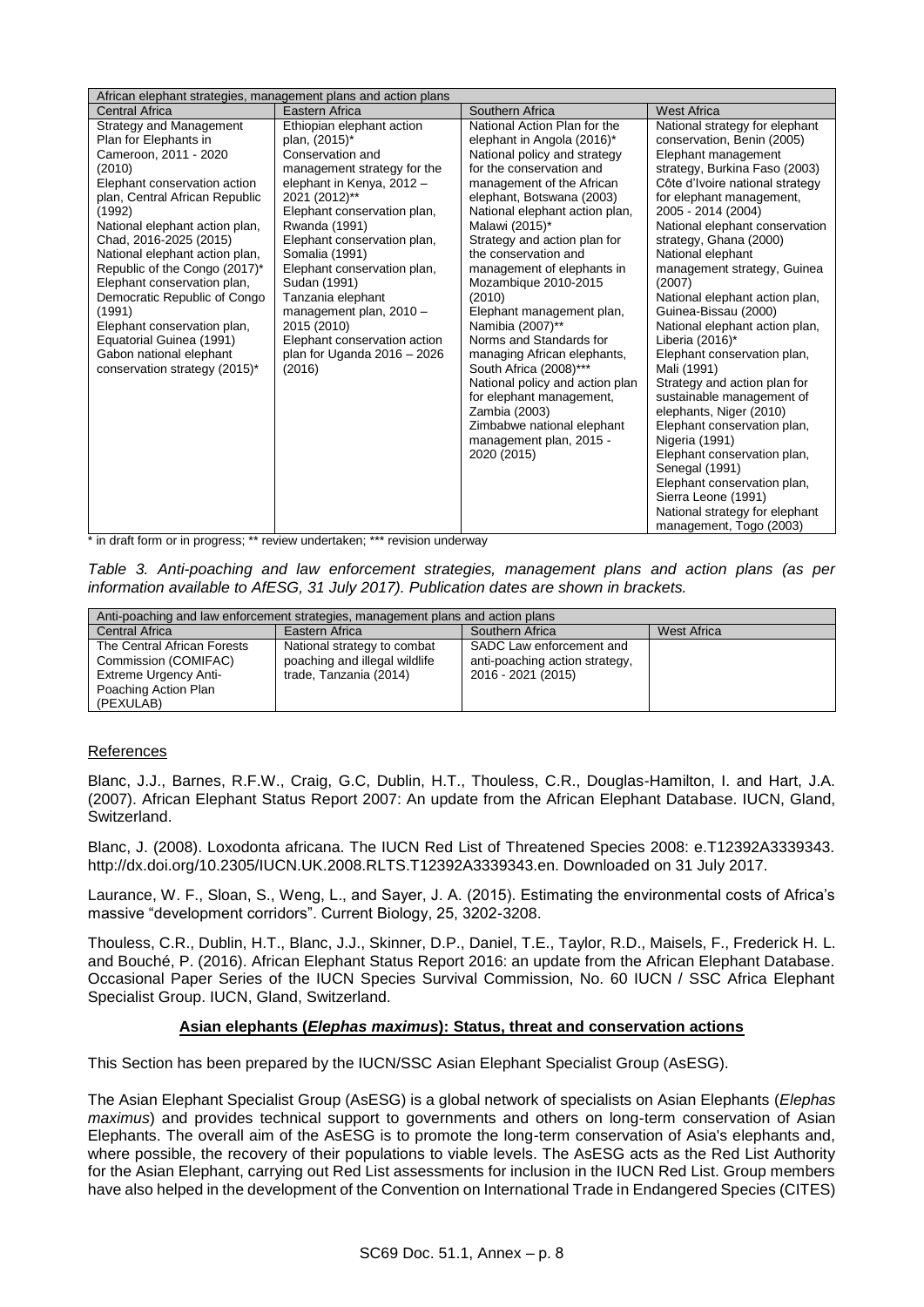system for Monitoring the Illegal Killing of Elephants (MIKE) and The Elephant Trade Information System (ETIS).

The mandate of the AsESG includes assessing and monitoring the status of wild and captive populations, analyzing the threats to wild populations and the interrelationship with captive populations, providing conservation recommendations and initiate conservation actions involving relevant stakeholders and convening expertise needed for conserving Asian elephants

The current wild distribution of Asian Elephants is in 13 countries across South and Southeast Asia. It occurs in Bangladesh, Bhutan, India, Nepal, and Sri Lanka in South Asia and Cambodia, China, Indonesia (Kalimantan and Sumatra) Lao PDR, Malaysia (Peninsular Malaysia and Sabah), Myanmar, Thailand, and Vietnam in South-east Asia. Feral populations occur on some of the Andaman Islands (India). All populations of Asian elephants are included in CITES Appendix I, and the global status of the species in the IUCN Red List remains as Endangered (A2c; ver 3.1; Choudhury et al., 2008). The Sumatran Elephants (*E. m. sumatranus*) are listed as Critically Endangered (A2c; ver 3.1; Gopala et al., 2011).

The major threats to Asian elephant continues to be habitat loss, degradation and fragmentation to cater to the need of growing economy and increasing human population. The spread of human settlements, plantations, industry, farming, mining and linear infrastructures are squeezing elephant populations into everdecreasing pockets of forests surrounded by humans. This has increased the human-elephant conflict in most range states. Hundreds of people and elephants are killed annually because of such conflicts. Human elephant conflict (32%), habitat loss and fragmentation (25%), trans-boundary issues (17%), and protection and illegal trade in elephant products (13%) were identified as main threat to elephant conservation by range States during the 2nd Asian elephant Range States Meeting in Jakarta, Indonesia 2017. The corridors connecting the fragmented habitat, many of them passing through private forests, plantations and agricultural land are also threatened and members felt the urgent need to safeguard and secure these corridors to minimize humanelephant conflict.

Cases of poaching and illegal capture of elephants have also increased over the years in few countries. Apart from these, larger number of captive elephants exists in range countries and lack of standardized elephant registration system has further provided cover for illicit trade in elephants and their body parts, including ivory and this needs to be addressed through appropriate registration systems and monitoring protocols for these captive populations. Additionally, trans-boundary cooperation in preventing trade of the species also came up strongly during the second Asian Range States meeting in Jakarta in 2017.

#### Update on Asian elephant population estimates

Lack of reliable methods for population estimation and distribution are often challenges while designing longterm conservation strategies for elephants in Asia. The current estimate of about 44,281 – 49,731 (Table 1) based on the group exercise with range country officials and AsESG members during IUCN AsESG members meeting held in India in November 2016 (IUCN AsESG 2016, un-published) indicates that 6% of these numbers have been estimated with a method that stands up to scientific scrutiny and can be termed as reliable estimates. Over 80% of the reported numbers are possible elephant estimates (categorized as not precise estimates). Between 10–13% of the reported numbers seem to be doubtful given that no actual field surveys have taken place and are based solely on informed guesses made based on a few signs encountered, or guess estimates based on interviews/conversation with local communities.

| Country          | <b>Reported Population Size</b>                                                                                                                                  |  |  |  |  |  |
|------------------|------------------------------------------------------------------------------------------------------------------------------------------------------------------|--|--|--|--|--|
|                  |                                                                                                                                                                  |  |  |  |  |  |
| India            | 27,312*                                                                                                                                                          |  |  |  |  |  |
|                  | (elephant population density estimated using sample block counts for the larger<br>populations, and total count for small scattered elephant groups and solitary |  |  |  |  |  |
|                  | individuals)                                                                                                                                                     |  |  |  |  |  |
| China            | 219-242                                                                                                                                                          |  |  |  |  |  |
|                  | (Zhang et al 2015)                                                                                                                                               |  |  |  |  |  |
| Malaysia         | $1,223 - 1,463$ (1,564 - 1,677)                                                                                                                                  |  |  |  |  |  |
| (Peninsular)     | (Salman et al 2011)                                                                                                                                              |  |  |  |  |  |
|                  | Taman Negara (436-915) & Endau Rompin (113) based on Dung Density                                                                                                |  |  |  |  |  |
|                  | methods.                                                                                                                                                         |  |  |  |  |  |
| Malaysia (Sabah) | $2,040$ (1,184 - 3,652)                                                                                                                                          |  |  |  |  |  |

*Table 1: Estimates of Asian elephants across the range (IUCN AsESG 2016, un-published)*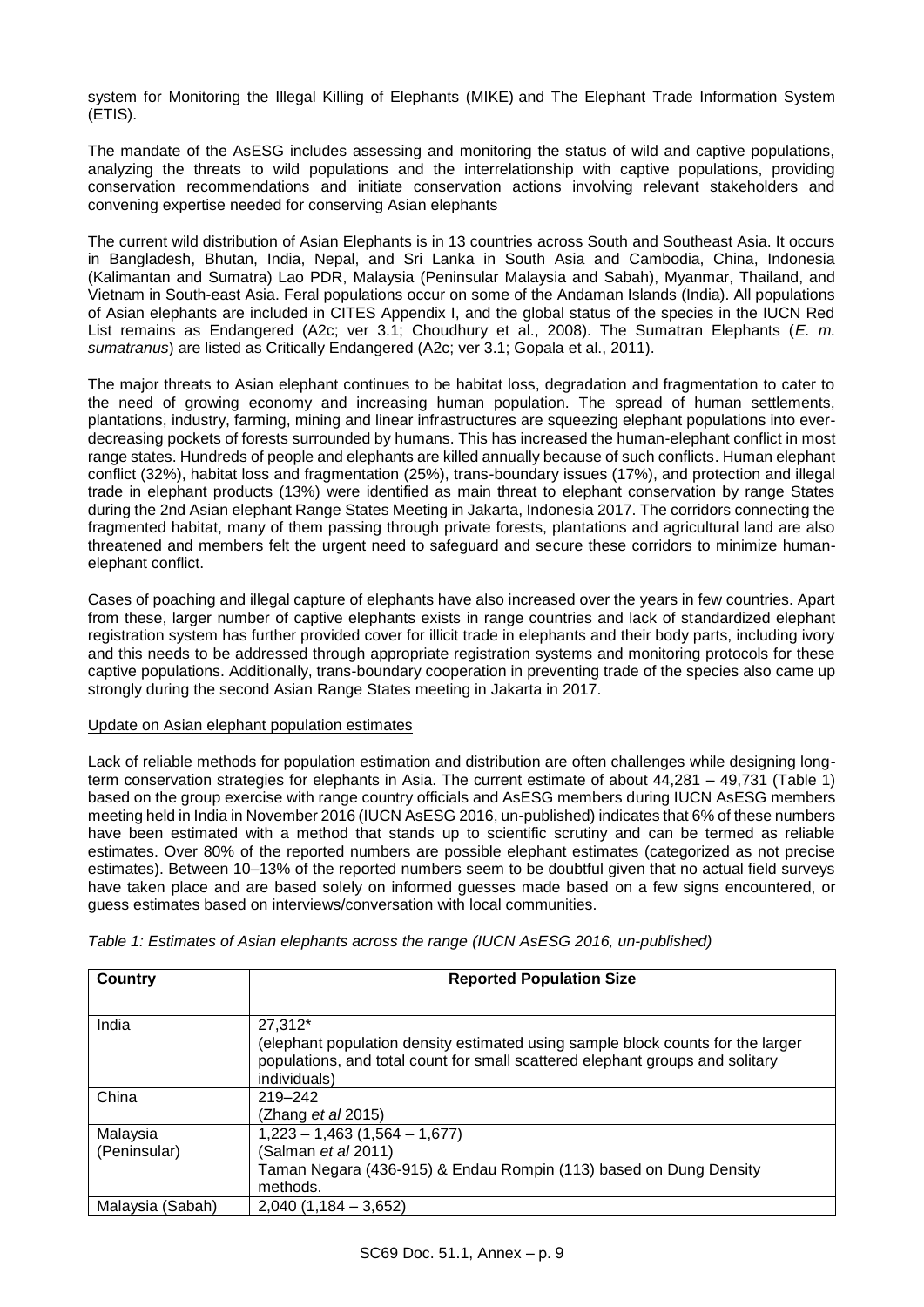|                        | (Alfred et al (2010) -Dung count)                                           |  |  |  |  |  |  |
|------------------------|-----------------------------------------------------------------------------|--|--|--|--|--|--|
| Thailand               | Minimum of 3124 ** Based on DNA survey, camera trap and direct counts.      |  |  |  |  |  |  |
| Cambodia               | 249-362 DNA estimation, Camera trap                                         |  |  |  |  |  |  |
| Myanmar                | 2,000-4,000                                                                 |  |  |  |  |  |  |
| Vietnam                | 84-105                                                                      |  |  |  |  |  |  |
|                        | Actual sighting of groups, based on foot prints                             |  |  |  |  |  |  |
| Bangladesh             | 270-327                                                                     |  |  |  |  |  |  |
|                        | (Resident: 197-227, Migrant 83-100)                                         |  |  |  |  |  |  |
|                        | Line transect and dung decay estimation                                     |  |  |  |  |  |  |
| Nepal                  | $107 - 145$                                                                 |  |  |  |  |  |  |
|                        | Bardiya - 80 (DNA estimation)                                               |  |  |  |  |  |  |
| Laos                   | No data (ca. 600 - 800 (Khamkhoun et. al. 2011)                             |  |  |  |  |  |  |
| Indonesia              | 1,720                                                                       |  |  |  |  |  |  |
|                        | Dung Density and DNA from Dung for Lampung and Tesso Nil, Riau populations. |  |  |  |  |  |  |
|                        | Aceh - 500 (actual & block)                                                 |  |  |  |  |  |  |
|                        | Bengkulu - 50 (actual count)                                                |  |  |  |  |  |  |
|                        | Jambi - 159 (FZS)                                                           |  |  |  |  |  |  |
|                        | Rian - 159 (FKGi)                                                           |  |  |  |  |  |  |
| Indonesia (Borneo)     | 60-100                                                                      |  |  |  |  |  |  |
| Sri Lanka              | 5,879                                                                       |  |  |  |  |  |  |
|                        | Water hole count, Total count                                               |  |  |  |  |  |  |
| <b>Bhutan</b>          | 250-500                                                                     |  |  |  |  |  |  |
|                        | 513 (2010 estimation; looking at the habitat/forest cover)                  |  |  |  |  |  |  |
|                        | Current estimation is more than 500                                         |  |  |  |  |  |  |
| <b>Total (Min-Max)</b> | Ca. 44,281-49,731                                                           |  |  |  |  |  |  |

\* updated based on MoEF&CC, Government of India elephant estimation report 2017

\*\* Group exercise by IUCN AsESG members from Thailand and others working on elephants, 2017

Of some concern are the wild elephant populations in Vietnam, facing a very real threat of extinction as their numbers have declined to 100+ from an estimated 1,500 – 2,000 in the 1980s.

Acknowledging that elephants are long ranging and distributed across landscapes often covering multiple states in India, the need for a single synchronized elephant population estimation within each of the four geographical regions was recognized. Project Elephant, Ministry of Environment, Forest and Climate Change along with ANCF undertook the Synchronized Elephant Population Estimation India in 2017 (March – May 2017) that has provided the country an estimate that minimizes the bias in population estimation of the past. This national exercise estimated elephant population density using sample block counts for the larger populations, and total count for small scattered elephant groups and solitary individuals. This exercise also included estimating the elephant population density using the indirect dung count method as prescribed in Hedges & Lawson (2006) by the CITES Secretariat under the MIKE (Monitoring the Illegal Killing of Elephants) Programme. It requires, in addition to estimates of dung density through line transects, an estimate of dung decay rate specific to a given area or region as well as the defecation rate of elephants. While detailed analysis is yet to be completed, preliminary analysis of direct count method using random block sampling has shown that the Asian elephant population in India to be around 27,312 elephants from 23 states in India.

The IUCN SSC Asian Elephant Specialist Group meeting in 2016 in India also looked at the various statistically robust methods for population estimation and the expertise available in various regions. It also emphasized on the need to undertake mapping of the distribution of elephants in Asia.

# Threats, Conservation Strategies and Action Plan

In addition to the threats discussed above, the lack of specific elephant conservation/ management policies in most range States, the lack of viable and well tested solution specifically on mitigating human-elephant conflict, lack of trans-boundary cooperation among range countries, limited monitoring mechanism to assess effectiveness of conservation initiatives and techniques and limited resources to undertake conservation actions are other threats that have been identified.

The second Asian elephant range States Meeting in Jakarta, Indonesia in April 2017 was jointly organized by the Ministry of Environment and Forestry, Republic of Indonesia, Regain Foundation and AsESG. It discussed the current challenges confronting elephant conservation in Asia, identified possible solutions and agreed to enhance the cooperation among Asian countries to conserve elephants in the region. Each range State presented on the conservation status of elephants in their country and the session was facilitated by the Chair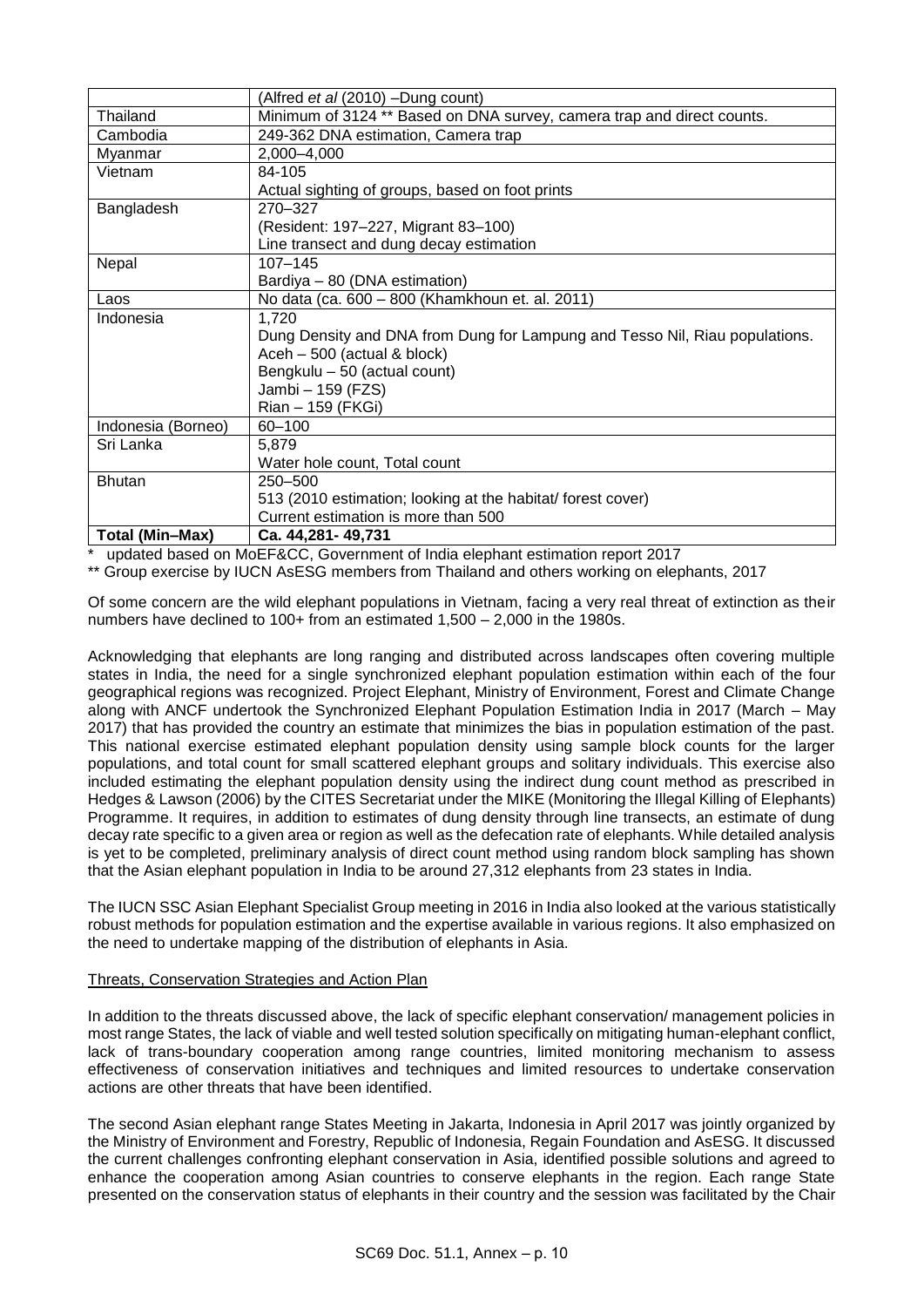of the AsESG. With participation of 12 range States (Nepal could not participate due to a scheduled national election), the meeting led to the adoption of the Jakarta Declaration for Asian Elephant Conservation agreed by all Range countries. The salient points of the Declaration are as follows

"We declare

- We have a common vision to promote Asian Elephant conservation;
- Affirm our intention to cooperate based on the principles of sustainable development and through research and development, education and training, fund-raising, as well as other activities that are relevant to Asian Elephant conservation and development within the Range States;
- Commit to develop where necessary, and implement our National Asian Elephant Action Plans that include, but are not limited to, the priorities listed in the annex to this Declaration.

And call upon the international community to join us in reversing the decline in Asian Elephant numbers and positioning the Asian Elephant securely on the road to recovery.

Annex: priorities

- Maintain large Asian Elephant conservation landscapes where no unregulated, economic or commercial infrastructure development or other adverse activities are permitted, and create connectivity between such landscapes where all permitted developmental activities are elephantand biodiversity-appropriate;
- Work collaboratively on trans-boundary issues to allow uninhibited movement of wild Asian Elephants in and between Range States through appropriate corridors and trans-boundary protected areas;
- Minimize the negative impacts of humans on Asian Elephants and their habitats, address the root causes of human-elephant conflict and develop long term solutions to minimize such conflict; engage with local communities to gain their participation in biodiversity conservation and land-use planning; and provide sustainable and alternative livelihoods through financial support, technical guidance, and other measures;
- Ensure effective enforcement of existing national laws and regulations across the species' range to prevent illegal killing of Asian Elephants and the illegal trade in live Asian Elephants, ivory, and other elephant body parts.
- Strengthen international collaboration, coordination, and communication where relevant, involving specialized expertise from international organizations, including but not limited to, CITES, INTERPOL, and UNODC;
- Cooperatively develop captive Asian Elephant registration programs, including where appropriate micro-chipping and/or DNA-based systems, and ensure cross-border movements of captive Asian Elephants are in compliance with all national and international laws and regulations;
- Ensure the welfare of captive elephants is maintained at all times;
- Develop where necessary National Asian Elephant Action Plans and a Range-wide Asian Elephant Conservation Plan and ensure their timely implementation."

The meeting emphasized the need to have a National elephant conservation Action plan for each country followed by a range-wise plan that will largely be a vision, strategy and policy document.

Currently Malaysia (Peninsular), Indonesia (until October 2017), Sri Lanka, Nepal, Vietnam and Thailand have National Elephant Conservation Plan, while that of Malaysia (Sabah) has lapsed. Countries with draft action plans include China, Cambodia, Bangladesh, Myanmar, Malaysia (Sabah) and these needs to be finalized for which IUCN AsESG has offered its technical assistance to the range States to prepare their National Action plans. Lao PDR, Bhutan and India do not have National Elephant Action Plans. However, India has Management Plans for all their existing 29 Elephant Reserves, and have the Elephant Task Force (in 2010) that provides with concrete recommendations/plans for the long-term conservation of the species in its report Gajah. Bangladesh has recently developed a report on the status of their elephants in 2016.

The Range country meeting also discussed on the challenges in managing the captive elephant population (population: approx. 15,000 elephants) and the need to have a standardized elephant registration process (which is currently lacking) including DNA registration, guidelines for the management and welfare of captive elephants, disease management (including zoonotic diseases), training and capacity building of staff and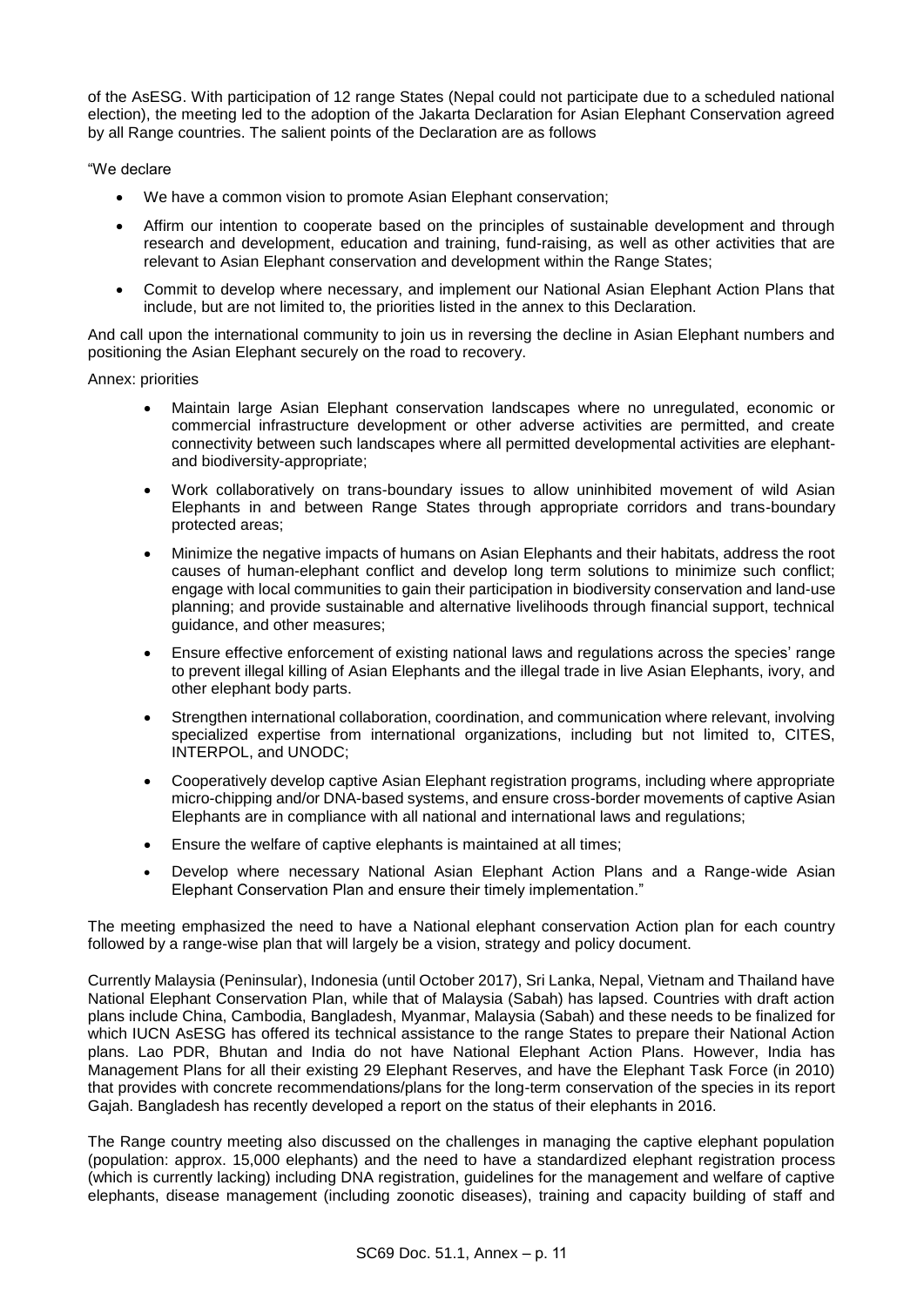mahouts and specific national policy to manage captive elephant population. It also suggested including the captive elephant management in the National elephant conservation Action plan being developed by Range countries.

The general office of the State Council of China, has issued a notification on "Stopping Activities of Commercial Processing and Sales of Ivory and Related Products" at the end of 2016. According to the notice, a group of designated ivory processing units will be closed, while a range of specific ivory processing and sales activities in designated trading locations will be banned before 31st March 2017. A comprehensive ban will be in practice from 31st December 2017 and this may contribute to a decline the ivory demand and the trade.

# **References**

-

Choudhury, A., Lahiri Choudhury, D.K., Desai, A., Duckworth, J.W., Easa, P.S., Johnsingh, A.J.T., Fernando, P., Hedges, S., Gunawardena, M., Kurt, F., Karanth, U., Lister, A., Menon, V., Riddle, H., Rübel, A. & Wikramanayake, E. (IUCN SSC Asian Elephant Specialist Group). 2008. Elephas maximus. [The IUCN Red](http://dx.doi.org/10.2305/IUCN.UK.2008.RLTS.T7140A12828813.en)  [List of Threatened Species 2008.](http://dx.doi.org/10.2305/IUCN.UK.2008.RLTS.T7140A12828813.en)

CITES 2016. Monitoring the Illegal Killing of Elephants: A Report to the Standing Committee of CITES (17th Meeting of the Conference of the Parties Johannesburg, South Africa, CoP Doc 57.5, 2016); [https://cites.org/eng/prog/mike/data\\_and\\_reports.](https://cites.org/eng/prog/mike/data_and_reports)

Gopala A, Hadian O, Sunarto, Sitompul A, Williams A, Leimgruber P, Chambliss SE & Gunaryadi D (2011) Elephas maximus ssp. sumatranus. In: The IUCN Red List of Threatened Species. Version 2011.2. IUCN 2011. accessed Dec. 2011.

Hedges & Lawson (2006): Monitoring the illegal killing of elephants: dung survey standards for the mike programme.

MoEF&CC (2017). Synchronized elephant population estimation: India 2017. Project Elephant Division, Ministry of Environment, Forest and Climate Change, Government of India

Sukumar, R (2011). The story of Asia's elephants. pp. 339

### **Monitoring the Illegal Killing of Elephants**

This section has been prepared by the CITES Secretariat.

#### Levels of and trends in illegal killing of elephants in Africa

This section has been updated based on poaching trends in Africa released on 3 March 2017<sup>1</sup> . It updates the trend analysis to include the latest data received, as of 1 August 2017. Because of late submissions of elephant carcass records from several MIKE sites, some statistics and observations differ from those reported on 3 March 2017. Specifically, this report updates the March 2017 analysis to include additional carcass records from 2015 in Gourma (Mali), Minkèbè National Park (Gabon), and Lopé National Park (Gabon); as well as additional carcass records from 2016 in Minkèbè National Park (Gabon) and Cabora Bassa (Mozambique).

The CITES programme for Monitoring the Illegal Killing of Elephants, commonly known as MIKE, was established by the Conference of the Parties (CoP) to CITES at its 10th Meeting (Harare, 1997) in accordance with the provisions in Resolution Conf. 10.10 (Rev. CoP17) on Trade in elephant specimens. The MIKE Programme is managed by the CITES Secretariat under the supervision of the CITES Standing Committee. Since implementation began in 2001, the operation of the MIKE Programme in Africa has been possible thanks to the generous financial support of the European Union.

MIKE aims to inform and improve decision-making on elephants by measuring trends in levels of illegal killing of elephants, identifying factors associated with those trends, and building capacity for elephant management in range States. MIKE operates in a large sample of sites spread across elephant range in 30 countries in Africa and 13 countries in Asia. There are some 60 designated MIKE sites in Africa, which together hold an estimated 30 to 40% of the African elephant population, and 27 sites in Asia.

MIKE data is collected by ranger patrols in the field and other means in designated MIKE sites. When an elephant carcass is found, site personnel try to establish the cause of death and other details, such as sex and age of the animal, status of ivory and stage of decomposition of the carcass. This information is recorded in

*<sup>1</sup> https://cites.org/sites/default/files/eng/prog/MIKE/MIKE\_report\_released\_WWD\_3Mar2017.pdf*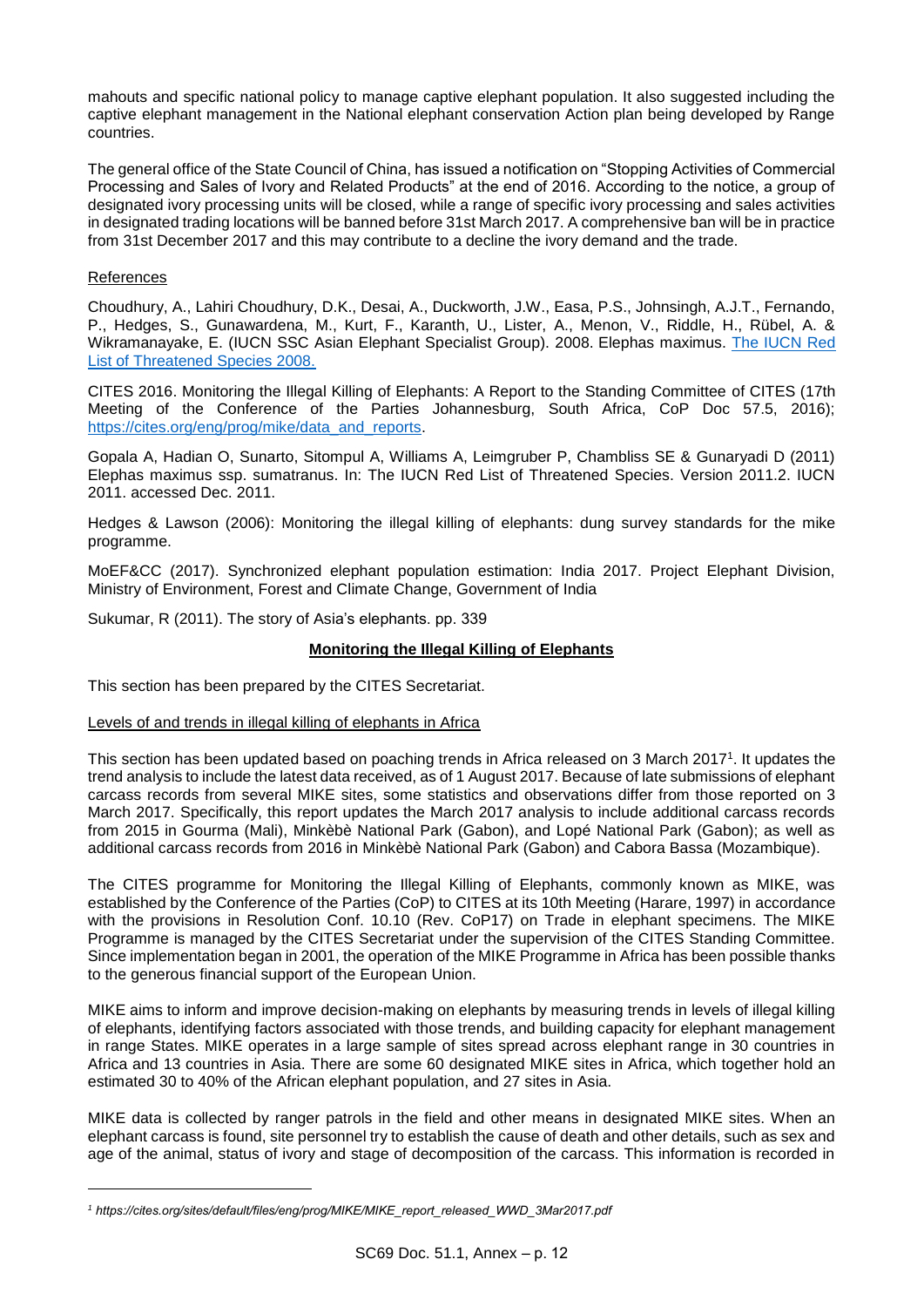standardized carcass forms, details of which are then submitted to the MIKE Programme. A database of more than 16,170 carcass records has been assembled to date, providing the most substantial information base available for making a statistical analysis of the levels of illegal killing of elephants.

MIKE evaluates relative poaching levels based on the Proportion of Illegally Killed Elephants (PIKE), which is calculated as the number of illegally killed elephants found divided by the total number of elephant carcasses encountered by patrols or other means, aggregated by year for each site. Coupled with estimates of population size and natural mortality rates, PIKE can be used to estimate numbers of elephants killed and absolute poaching rates.

While PIKE provides a sensitive measure of poaching trends, it may be affected by several potential biases related to data quality, reporting rate, carcass detection probabilities, variation in natural mortality rates and other factors, and hence results need to be interpreted with caution. However, the fact that the quantitative results presented below are in good agreement with quantitative information available from other sources, such as the Elephant Trade Information System (ETIS) and the African Elephant Database of the IUCN/SSC African Elephant Specialist Group, gives confidence as to the robustness of the results.

### Trend analysis

Trend analyses of MIKE data using standardized methodology have been presented to the 15th, 16th and 17th meetings of the Conference of the Parties to CITES, in 2010, 2013 and 2016 respectively; to the 61st, 62nd, 65th and 66th meetings of the CITES Standing Committee, as well as to other meetings such as the African Elephant Summit (Gaborone, December 2013) and its follow-up meeting (Kasane, March 2015). In addition, analyses of MIKE data have been published in the peer-reviewed scientific literature (Burn et al. 2011; Wittemyer et al. 2014).

Since the report submitted to the 17th meeting of the Conference of the Parties to CITES, held in South Africa in September - October 2016, which included elephant carcass records received up to the end of 2015, additional records for 1,394 elephant carcasses encountered during 2016 have been received from 35 sites in Africa. While the number of reporting sites slightly declined compared to 2015, when 38 sites reported, the total number of carcass records received is comparable (see Fig 1, lower chart).

The data set used for analysis now consists of 16,170 records of elephant carcasses found between 2003 and the end of 2016 at 51 MIKE sites in 27 range States in Africa, representing a total of 544 site-years. These data can be accessed through [https://cites.org/eng/prog/mike/data\\_and\\_reports.](https://cites.org/eng/prog/mike/data_and_reports)

Figure 1 shows empirically-derived time trends in PIKE at the continental level for reporting African MIKE sites, with 90% confidence intervals. The chart shows a steady increase in levels of illegal killing of elephants starting in 2006, peaking in 2011, and leveling off and slightly declining thereafter. As in 2015, the PIKE level shows a slight decline but the estimated poaching rate in 2016 remains high – that is, above a PIKE value of 0.5 (i.e. more elephants die from poaching than die from natural causes). This may imply that elephant populations at MIKE sites overall are likely to have continued to decline in 2016.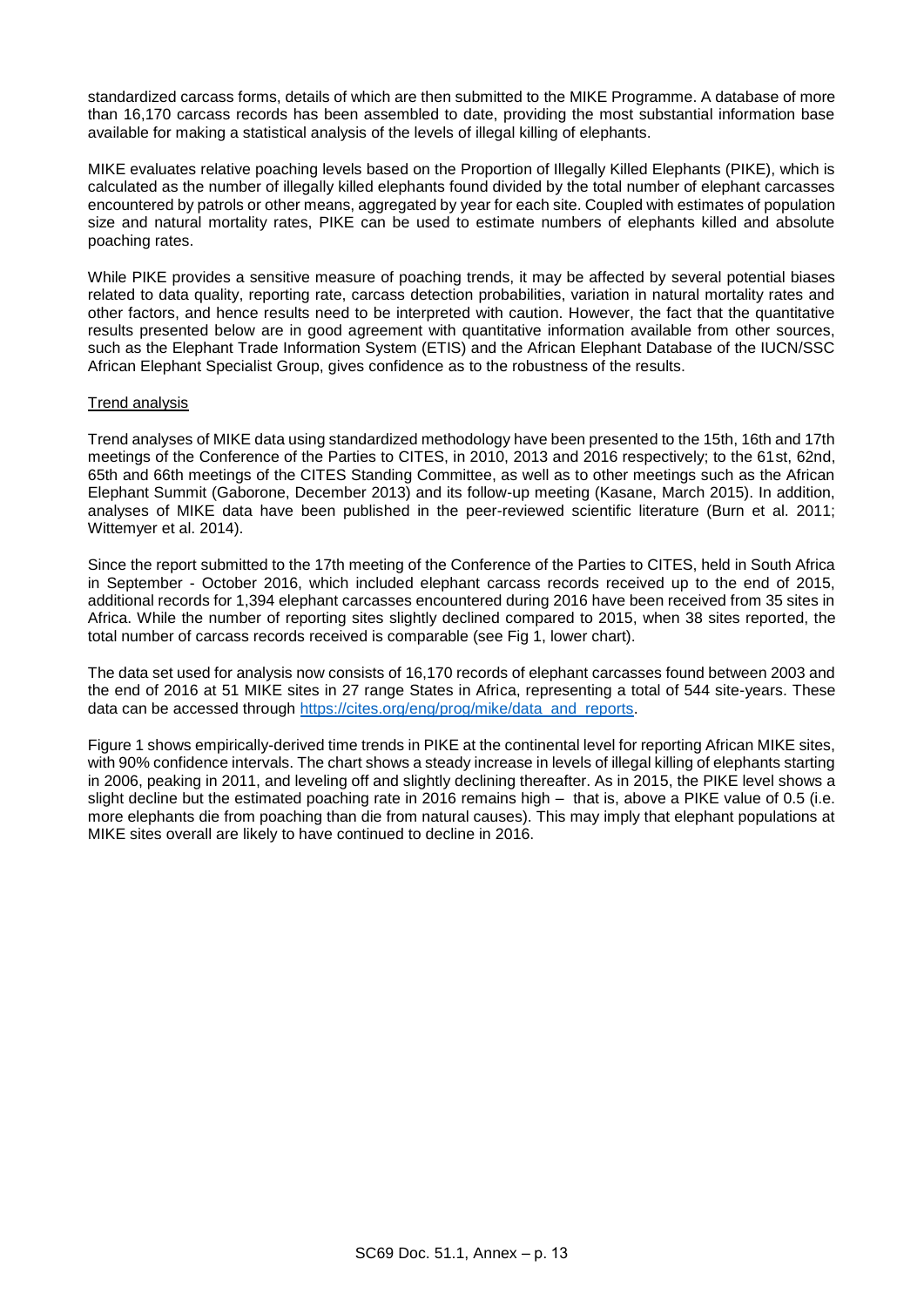

*Figure 1. The upper chart shows the PIKE trend in Africa with 90% confidence intervals, based on 16,170 elephant carcasses (illegally killed or otherwise) reported to MIKE for the period 2003-2016. PIKE levels above the horizontal line at 0.5 (i.e. where half of dead elephants found are deemed to have been illegally killed) are considered cause for concern. The lower graph shows the total number of carcasses reported by year, irrespective of cause of death. The total number of carcasses reported per year has remained relatively unchanged since 2013.*

It is difficult to estimate poaching impact at the site level, especially in sites that do not have sufficiently large carcass sample sizes, or where there may be indications of bias in reported PIKE levels or where climatic conditions have dramatically varied, such as drought. However, among sites that have reported 20 or more carcasses in 2016, where the site-level PIKE can be taken to be relatively reliable, those of concern (taken as those with a PIKE of 0.7 or higher) include: Odzala-Koukoua National Park (Republic of the Congo), Minkébé (Gabon), Niassa National Reserve (Mozambique), Garamba National Park (Democratic Republic of the Congo) and Gourma (Mali). In this group of MIKE sites, PIKE value ranged from 73% (in Odzala-Koukoua National Park) to 100% in Gourma.

However, PIKE value decreased from 2015 to 2016 by more than 10% in several sites. This includes two MIKE sites in the United Republic of Tanzania (Ruaha Rungwa where PIKE dropped by 37%; and Selous-Mikumi, where it dropped by 35%); and one site in South Africa (Kruger, which showed a decline of 20%). The following paragraphs discuss potential reasons for these substantial declines. Other sites that recorded declines of more than 10% include Dzanga-Sangha in the Central African Republic, which showed 20% decline, and in Tsavo Conservation Area in Kenya, where PIKE reduced by 11%.

Of relevance to these results is the fact that the number of elephant carcass records from three MIKE sites in the United Republic of Tanzania dropped by 55% in 2016 relative to 2015 (Katavi Rukwa, National Park and Game Reserve, Ruaha Rungwa, National Park and Game Reserve and Selous-Mikumi, Game Reserve and National Park). Tanzania's MIKE National Coordinator communicated that this decline in number of carcass records may be due to several actions taken by the government, including the launch of a National Anti-Poaching Strategy in October 2014, and the arrest of several high-profile poachers and traffickers, as reported in the national and international media.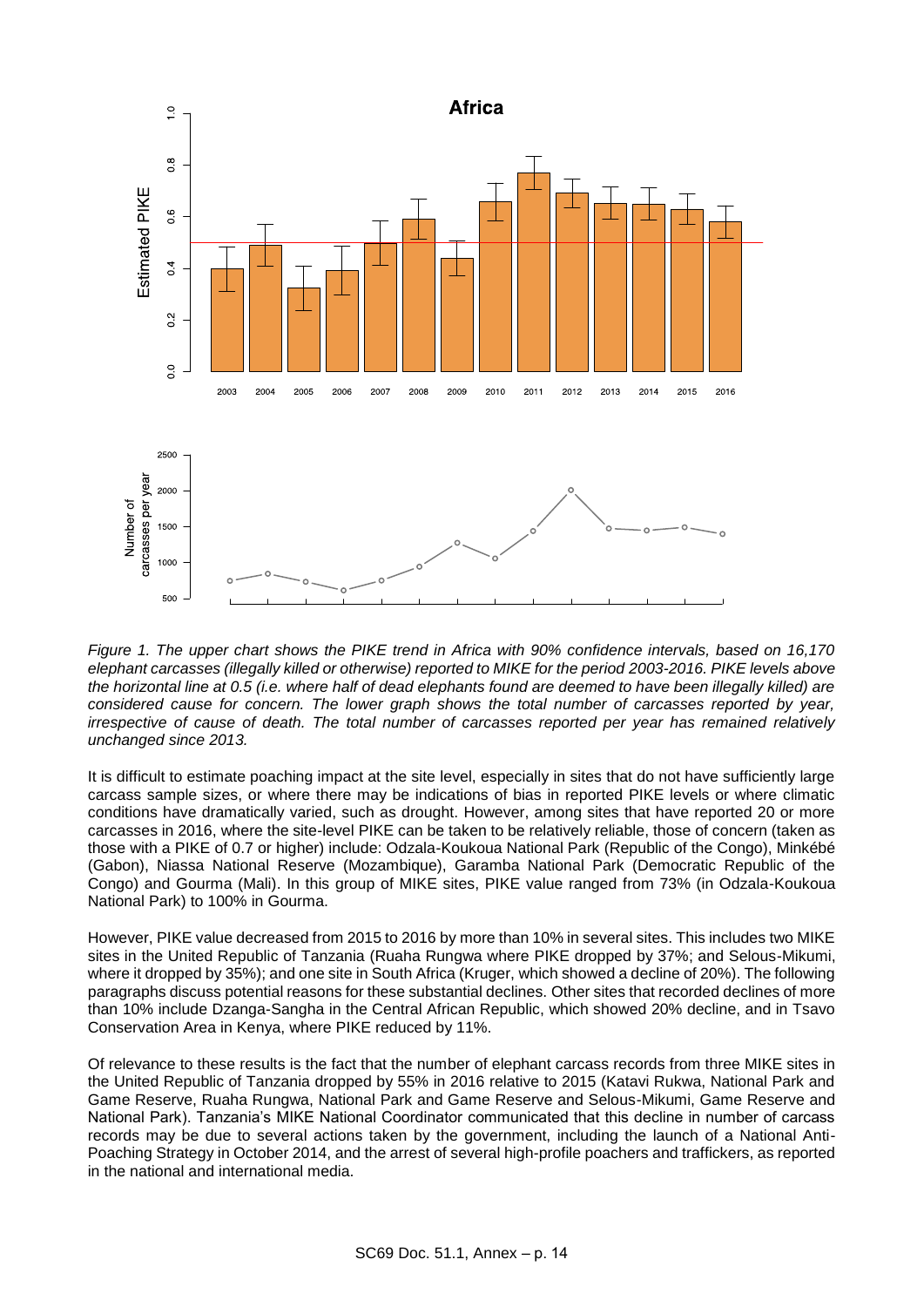In addition, the total number of carcass records from Kruger (South Africa) increased from 74 records in 2015 to 165 in 2016. However, while the actual number of illegally killed elephants reported increased by 53% (i.e. 30 in 2015 compared to 46 in 2016), the resulting PIKE value for Kruger declined from 0.41 to 0.20.<sup>2</sup> This drop in PIKE is due to higher natural elephant mortality during the same period, which therefore reduces the overall proportion of illegally killed elephants. This higher natural mortality may be explained by two consecutive years of below average rainfall in the area.

PIKE levels at the sub-regional level are shown in Figure 2. The PIKE values in the African sub-regions in 2016 are statistically indistinguishable from those reported in 2015, except for Eastern Africa. In Eastern Africa, PIKE levels declined from 0.42 in 2015 to 0.30 in 2016. This decline could be attributed to the decline of PIKE in 2016 at the site level in Ruaha Rungwa (Tanzania), Selous-Mikumi (Tanzania) and Tsavo Conservation Area (Kenya) – as discussed above.

With only seven sites reporting data for 2016, West Africa continues to be a cause for concern in terms of data quantity and quality, making reliable inference on trends impossible for the sub-region. Due to low reporting rates, it is hard to make reliable inferences about the year-on-year trend in West Africa (Figure 2, bottom-left).

Overall, reported poaching levels continue to pose a risk to the survival of African elephants, with the overall poaching trends in 2016 suggesting more elephants die from poaching that die from natural causes. At the sub-regional level, PIKE levels in Eastern Africa in 2016 is now likely to be below the levels recorded in that sub-region in 2008, principally due to lower levels of poaching recorded at selected MIKE sites in Kenya and the United Republic of Tanzania.



*Figure 2. Sub-regional PIKE trends with annual 90 % confidence intervals. The numbers of carcasses on which the graphs are based are shown at the bottom of each graph.*

-

*<sup>2</sup> After the meeting, the Secretariat corrected this figure to 0.28.*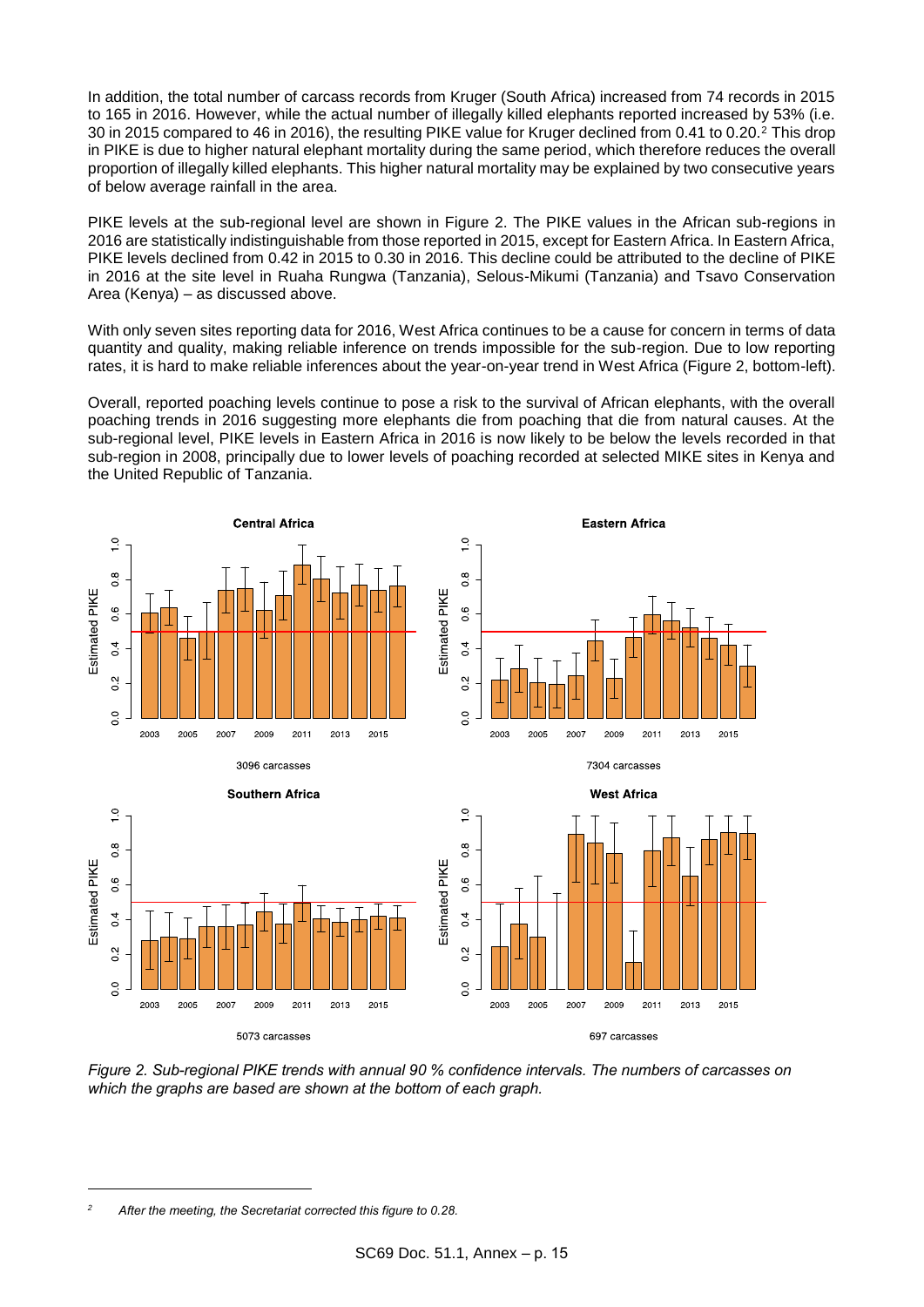#### Levels of and trends in illegal killing of elephants in Asia

Information on trends in levels of illegal killing of elephants in Asia up to 2012 was provided in the addendum to document CoP16 Doc. 53.1. This section provides an update on those trends, including data covering the period ending on 31 December 2015.

In late August 2016, records of 497 carcass found in the ten MIKE sites in India in 2014 and 2015 were submitted to the MIKE programme by the MIKE National focal point for India. MIKE sites in the south of the country, which support over 50% of India's elephant population, had the highest number of carcass reports. More than 70% of the records (207 carcasses) were from Mysore Elephant Reserve (ER) in the state of Karnataka and Nilgiri ER in the state of Tamil Nadu (150 carcasses). Myanmar also submitted records of 36 carcass found in 2015, but as none of those records were found in the designated MIKE sites, they were therefore not included in this analysis. No other carcass reports were received from Asian elephant range States. Bangladesh, Bhutan and Nepal reported that no carcasses had been found at their sites in 2014 or 2015.

The new data were combined with the records reported at CoP16 (CoP16 Doc. 53.1 Addendum) and additional records received from India for the years 2007-2013. Altogether, the data set for the trend analysis consists of 2,892 records of elephant carcasses found between 2003 and the end of 2015 at 23 MIKE sites in 11 range States in Asia (namely Bangladesh, Bhutan, Cambodia, China, Indonesia, India, Laos, Myanmar, Malaysia, Thailand, and Vietnam). Approximately 95% of the records were from MIKE sites in India, which holds the majority of the Asian elephant population. The MIKE site in China, Xishuangbanna Nature Reserve, reported the second largest number of records, with 1.6% of the total, followed by the two sites in Indonesia (Way Kambas and Bukit Barisan Selatan, both in Sumatra) at 1%. The remaining eight countries each contribute less than 1% to the total number of the records.

#### PIKE trends in Asia

The upper chart in Figure 3 shows estimated marginal mean annual PIKE values, with 90% confidence intervals, from 2003 to 2015, for MIKE sites in Asia from which reports have been received. While PIKE levels throughout the 2013-2015 period remain below the 0.5 level, the chart shows a steady increase in average levels of illegal killing of elephants between 2003 and 2006, followed by a decreasing trend up to 2008. The mean PIKE values from 2008 to 2013 remained relatively flat but seemed to take an upward turn thereafter. It remains to be seen whether this upward trend will be sustained. The mean PIKE value in 2015 was slightly lower than the highest value observed in 2006. It is important to note that the illegally killed elephants include elephants killed in conflict situations, which account for a substantial proportion of the total. For instance, 40% of the illegally killed elephants reported between 2007 and 2013 were females, which do not carry ivory.

The lower chart shows the total number caresses reported, irrespective of cause of death. The number of carcasses from 2007 to 2013 remained relative flat, with average value 286 carcasses per year, and from 2014 and 2015 shows a downward trend, with an average value of 248 carcasses per year. While the number of reporting sites has declined from 16 in earlier years to 8 in in 2014 and 2015, the sites that did not report in 2014 and 2015 usually only reported small numbers of carcasses.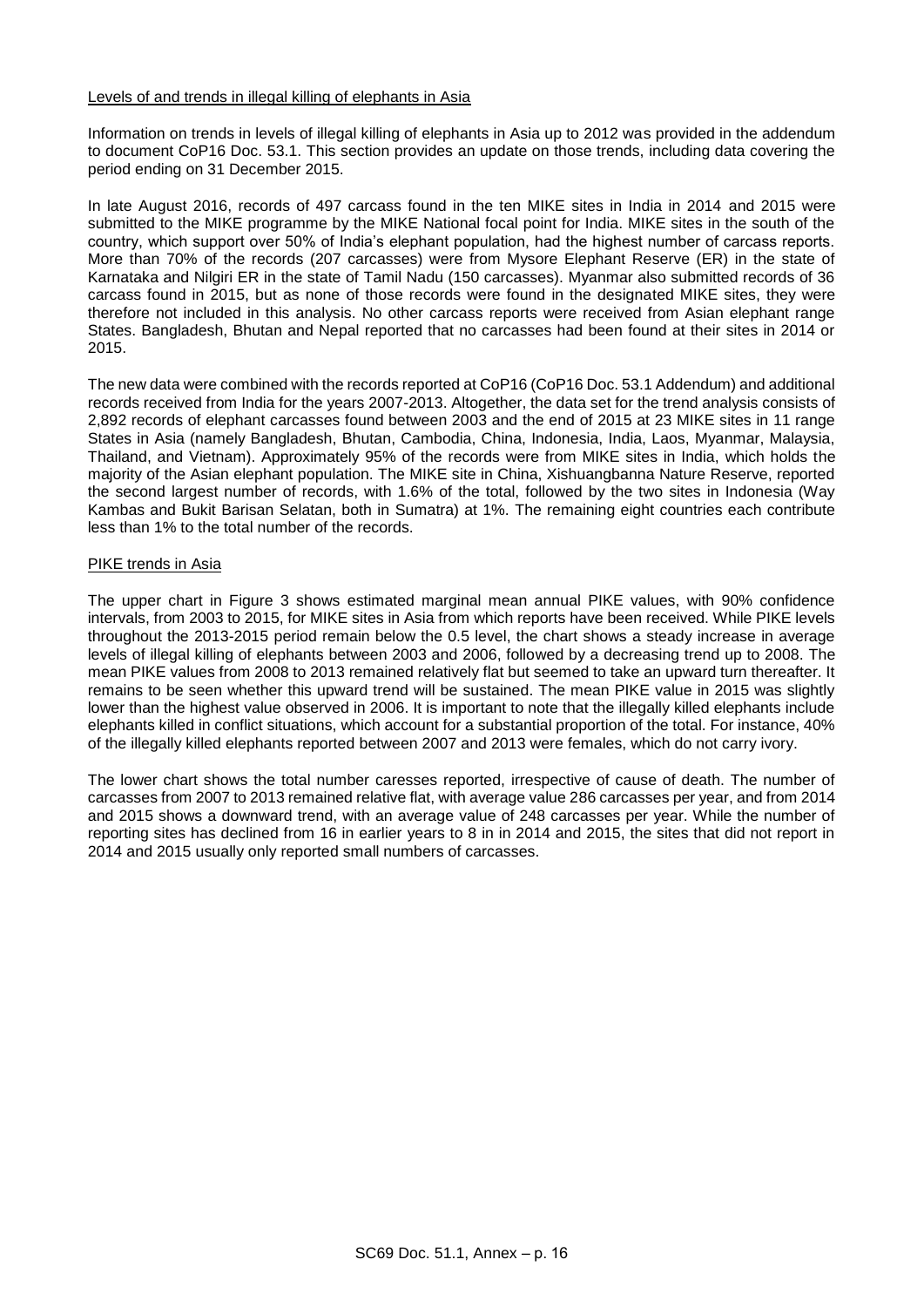

*Figure 3. The upper chart shows the PIKE trend in Asia with 90% confidence intervals, based on 2,892 elephant carcasses (illegally killed or otherwise) reported to MIKE for the period 2003-2015. PIKE levels above the horizontal*  line at 0.5 (i.e. where half of dead elephants found are deemed to have been illegally killed) are cause for concern. *The lower graph shows the total number of carcasses reported by year, irrespective of cause of death.* 

#### References

Burn, R.W., Underwood, F.M. & Blanc, J., 2011. Global trends and factors associated with the illegal killing of elephants: a hierarchical Bayesian analysis of carcass encounter data*. PLoS ONE*, 6(9), p. e24165.

Farge, E., 2015. Poaching threatens Mali's rare desert elephants: UN mission. *Reuters Africa*. Available at: http://af.reuters.com/article/topNews/idAFKCN0S30MR20151009 [Accessed February 23, 2016].

Wittemyer, G. et al., 2014. Illegal killing for ivory drives global decline in African elephants. *Proceedings of the National Academy of Sciences,* 111(36), pp.13117–13121.

John R. Poulsen, Sally E. Koerner, Sarah Moore, Vincent P. Medjibe, Stephen Blake, Connie J. Clark, Mark Ella Akou, Michael Fay, Amelia Meier, Joseph Okouyi, Cooper Rosin, Lee J.T. White, 2017. Poaching empties critical Central African wilderness of forest elephants, *Current Biology*, *Volume 27, Issue 4*. Pages R134-R135, ISSN 0960-9822, [http://dx.doi.org/10.1016/j.cub.2017.01.023.](http://dx.doi.org/10.1016/j.cub.2017.01.023)

#### **Legal trade in ivory**

This section has been prepared by UNEP-WCMC.

An overview of reported trade in *Loxodonta africana* using CITES annual report data over the period 2014- 2015 has been produced by UNEP-WCMC. Trade data for 2016 are not yet available, as the deadline for submission of annual reports to CITES for 2016 is 31 October 2017. Annual reports have not yet been received at the time of writing (July 2017) for Botswana (2015) and Cameroon (2014 and 2015).

Reported legal trade in *Loxodonta africana* directly from African range states over the period 2014-2015 principally comprised wild-sourced hunting trophies (including tusks). Notable levels of direct trade in wildsourced ivory carvings (7,889 kg of ivory carvings) were also recorded by countries of export, primarily as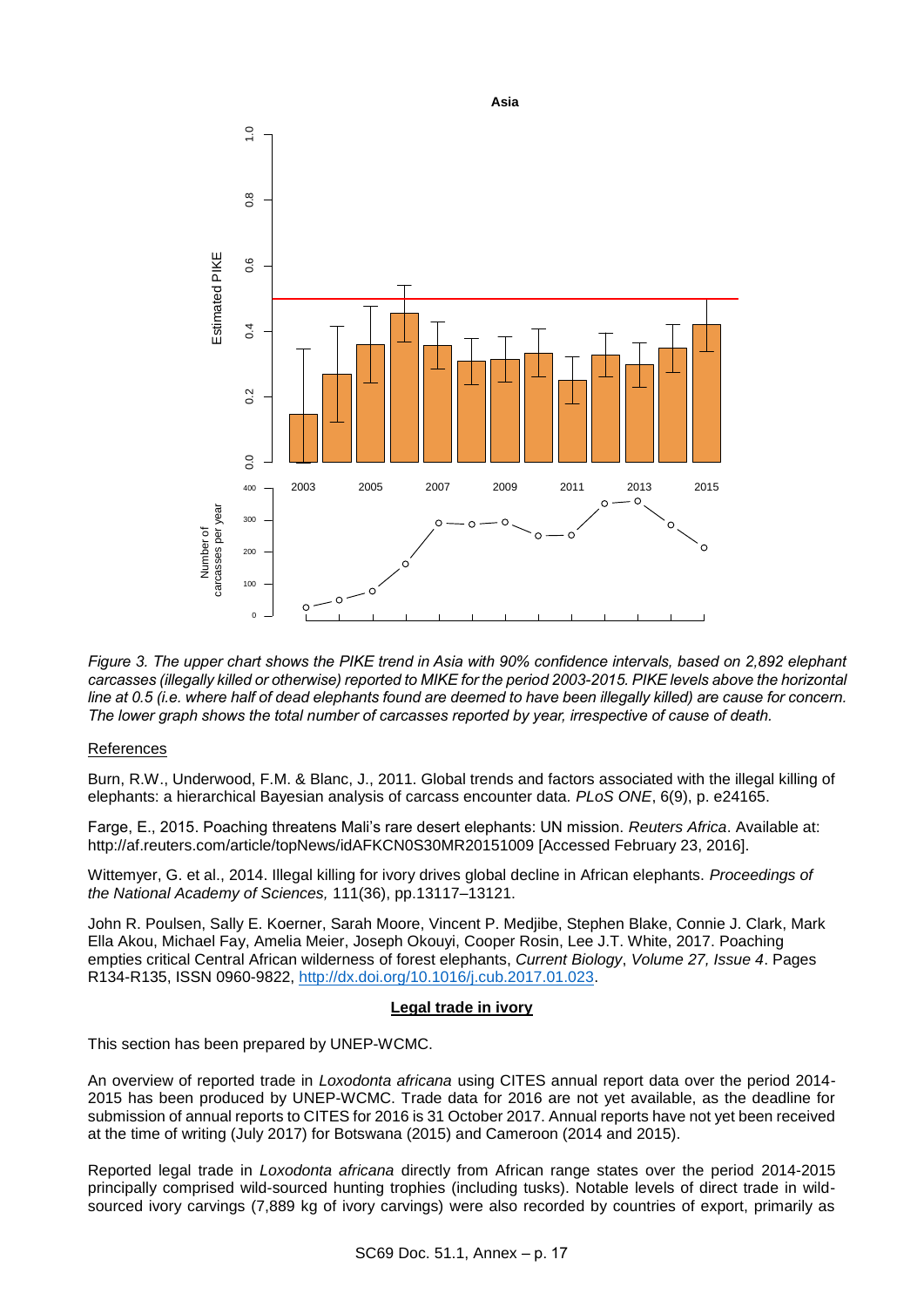personal possessions (purpose code 'P'). In total, for 2014 and 2015, African range states reported the direct export of 525 tusks (weight not reported) as well as 15,805 kg (tusk number not reported) of wild-sourced tusks (Table D1 and Table D2 in document SC69 Inf. XXX); countries of import recorded the import of 1,149 tusks and 220 kg of tusks. All trade in tusks by weight was from Zimbabwe, primarily reported as hunting trophies (purpose code 'H').

There is a large discrepancy in the number of tusks reported by importing countries when compared with those reported by African range states. This can in part be explained by Zimbabwe reporting exports primarily by weight, whereas countries of import largely reported trade from Zimbabwe in number of tusks. Additionally, a permit analysis identified some cases where such discrepancies occurred due to year-end trade<sup>3</sup>, or discrepancies in the term code reported, for example one trading partner reporting trade as 'trophies' while the other reported 'tusks'.

When the number of individual elephants represented by the trade is estimated (by assuming that 2 tusks equal one individual), exports (as reported by range states that had provided annual reports) decreased between 2014 and 2015 for all exporters with the exception of Namibia. The greatest decrease was reported by the United Republic of Tanzania, declining 97% from an estimated 36 individuals in 2014 to one in 2015. This is likely to be due to the two main import markets (the EU and the United States) imposing import restrictions, with the US not permitting trade in elephants taken from the wild in the calendar year 2014 (see notification 2014/037), and the EU temporarily suspending imports of *Loxodonta africana* trophies in July 2015, with the restriction being lifted in June 2017. Exports from Namibia increased by 21% between 2014 and 2015, from an estimated 68 individuals to 82 individuals.

When the declared export quotas for tusks as sport-hunted trophies are compared with both the exporterreported and importer-reported data for tusks and trophies (assuming that one trophy includes two tusks) no exporting range State appears to have exceeded the annual export quotas set (Table D3 (quotas) and Table D4 (trophies) in document SC69 Inf. XXX).

#### Reporting issues

The analysis of hunting trophy data is complicated by the variety of ways in which hunting trophies can be reported. The *Guidelines for the preparation and submission of CITES annual report*s <sup>4</sup> states that all the trophy parts of one animal, e.g. an elephant's two tusks, four feet, two ears and one tail, constitute one 'trophy' if they are exported together on the same permit. However, in practice, many Parties do not follow these Guidelines consistently and this can lead to double-counting of trophies. Standardisation in reporting of hunting trophies through application of the Guidelines, in particular for species such as *Loxodonta africana* where export quotas have been established, is crucial to assessing compliance with the provisions of the Convention. The most recent version of the Guidelines, updated in January 2017, include further clarifications on the reporting of hunting trophies.

No exporting Party appeared to exceed their quota for *Loxodonta africana* in 2014 or 2015. However, previous analyses of the serial numbers provided within annual reports have provided valuable insight into the verification of quota compliance (see SC66 Doc 47.1), and this information could be collected more systematically through the CITES Trade Database to support CITES implementation. Adoption of electronic permitting and automated data transfer of trade data to the CITES Trade Database in near real-time would facilitate this, and should be considered as a means for enhancing transparency and traceability for all species with quotas and tagging/marking systems. The Parties have adopted systems for near-real time checking of caviar permits in the past and so have precedents. These compliance considerations may be relevant for continued Standing Committee discussions.

Summaries of trade recorded in the CITES Trade Database, compiled by UNEP-WCMC, are provided in Tables D1, D2 and D4 in document SC69 Inf. XXX.

1

*<sup>3</sup> Where the exporter reports the permit issued at the end of one year, and the importer reports the transaction having occurred in the next year*

*<sup>4</sup> See CITES Notification to the Parties No. 2017/019.*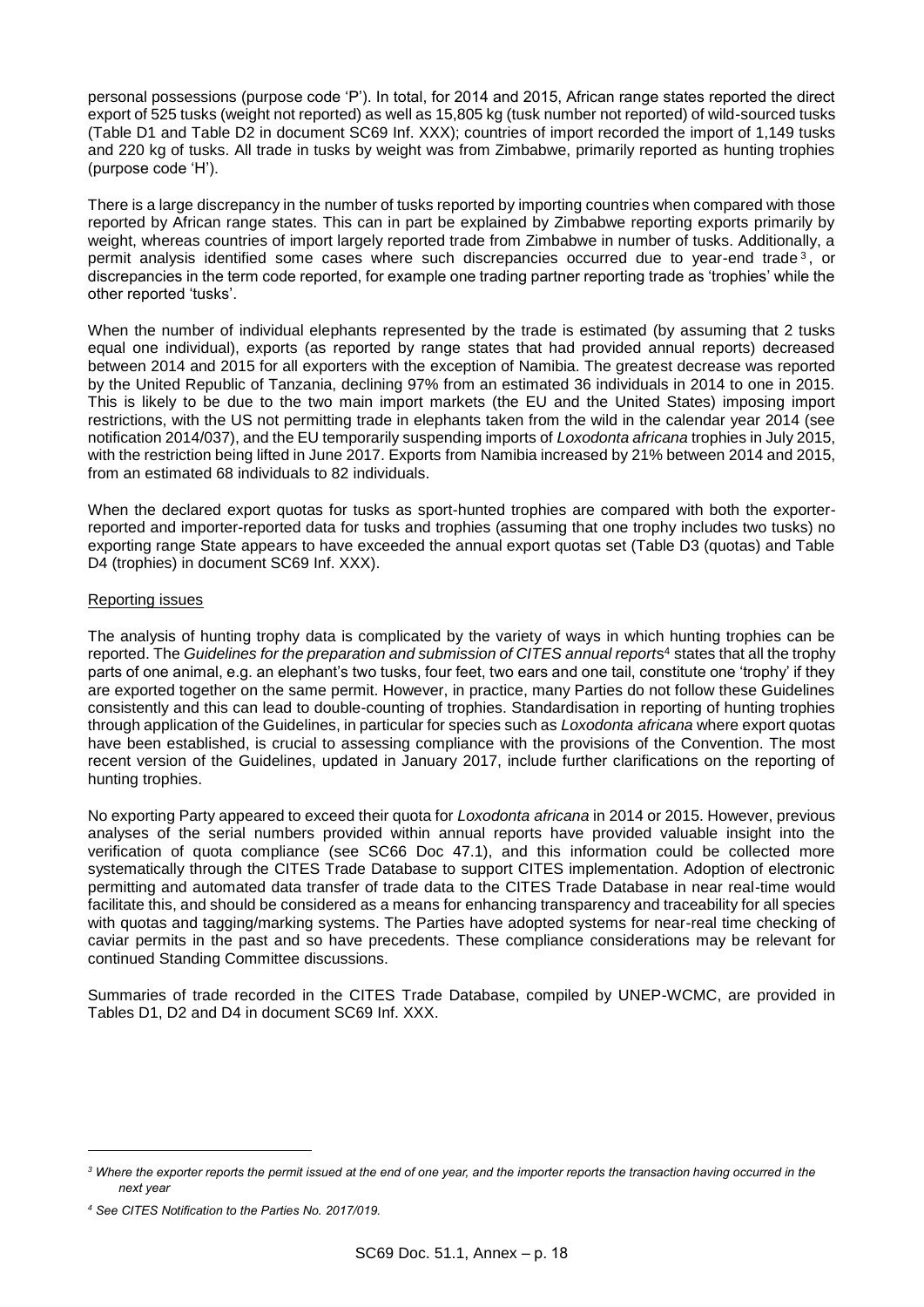# **African Elephant Fund (AEF) and implementation of the African Elephant Action Plan (AEAP)**

This section has been prepared and submitted by Kenya as the Chair of the African Elephant Fund Steering Committee (AEFSC) and with support of United Nations Environment Programme (UN Environment) as the administrator of the African Elephant Fund (AEF) and Secretariat of the AEFSC.

The report is an update by the AEFSC on the implementation of the African Elephant Action Plan (AEAP) and administration of the African Elephant Fund (AEF) and covers the period between SC66 (11-15 January 2016) and August 4, 2017, prior to SC69. Reporting for the period from when the AEAP was adopted in 2010 and the AEF was established to support implementation of the Action Plan, until January 2016 is contained in SC66Doc 47.1 (pp.11-14).

This report is the third of of its kind, the first one having been given by South Africa as Chair of the AEFSC, at the SC 65 meeting (July 2015) for the period 2011 - July 2014, and the second report by Kenya as Chair of the AEFSC, at the SC66 meeting (January 2016) for the period August 2014 - January 2016.

During the reporting period (between February 2016 and this present meeting), the AEFSC has held two meetings; in Libreville (Gabon) in June 2016 and in Sandton Conference Centre, Johannesburg (South Africa) on the margins of the 17th meeting of the Conference of the Parties to CITES (September - October 2016). These meetings reviewed progress in implementation of the Action Plan and considered and approved project proposals submitted to the Fund:

#### Membership of the African Elephant Fund Steering Committee

The current membership of the AEFSC remains as reported in column 3 of Table 1 in SC66 Doc 47.1

#### Projects funded from the Fund

In addition to the funded projects presented in Table 2 of document SC66Doc. 47.1 seven more projects were approved and funded for implementation during the reporting period. These projects are listed in the table one.

*Table 1. List of projects approved at the 6th meeting (Geneva, January 2016) and at the 7th meeting (Libreville, June 2016) of AEFSC.*

| Sub-region              | <b>Beneficiary Country</b> | <b>Amount in USD</b> |  |
|-------------------------|----------------------------|----------------------|--|
| <b>EAST AFRICA:</b>     |                            |                      |  |
| <b>CENTRAL AFRICA:</b>  | Central Africa Republic    | 46,935               |  |
|                         | Gabon                      | 108,700              |  |
| <b>SOUTHERN AFRICA:</b> | Zambia Project 1n          | 21,250               |  |
|                         | Zambia Project 2           | 60,000               |  |
| <b>WEST AFRICA:</b>     | Ghana                      | 156,786              |  |
|                         | Mali                       | 110,950              |  |
|                         | Côte d'Ivoire              | 90,160               |  |

The total number of projects funded by the AEF since its establishment is therefore 36. Details of the funded projects can be accessed on the link: [http://www.africanelephantfund.org/page/i/aef-projects.](http://www.africanelephantfund.org/page/i/aef-projects)

As at the time of preparing this report (August 2017), the AEFSC had received one more final report (from Gabon), in addition to the eight country reports reported in document SC66 Doc. 47.1 on the implementation of the projects funded from the Fund, and whose project implementation period has expired.

These reports have been uploaded onto the Fund's website and can be found at the link: [http://www.africanelephantfund.org/page/i/range-state-reports.](http://www.africanelephantfund.org/page/i/range-state-reports)

In its report to SC66, the AEFSC did indicate that the administration of the AEF had faced a number of challenges attributed to the range States, donors and the Umoja System, the financial information system at UN Environment. These challenges have however been addressed. This means range States are now ready to submit funding proposals as soon as call for proposals are send out, the donors have restructured their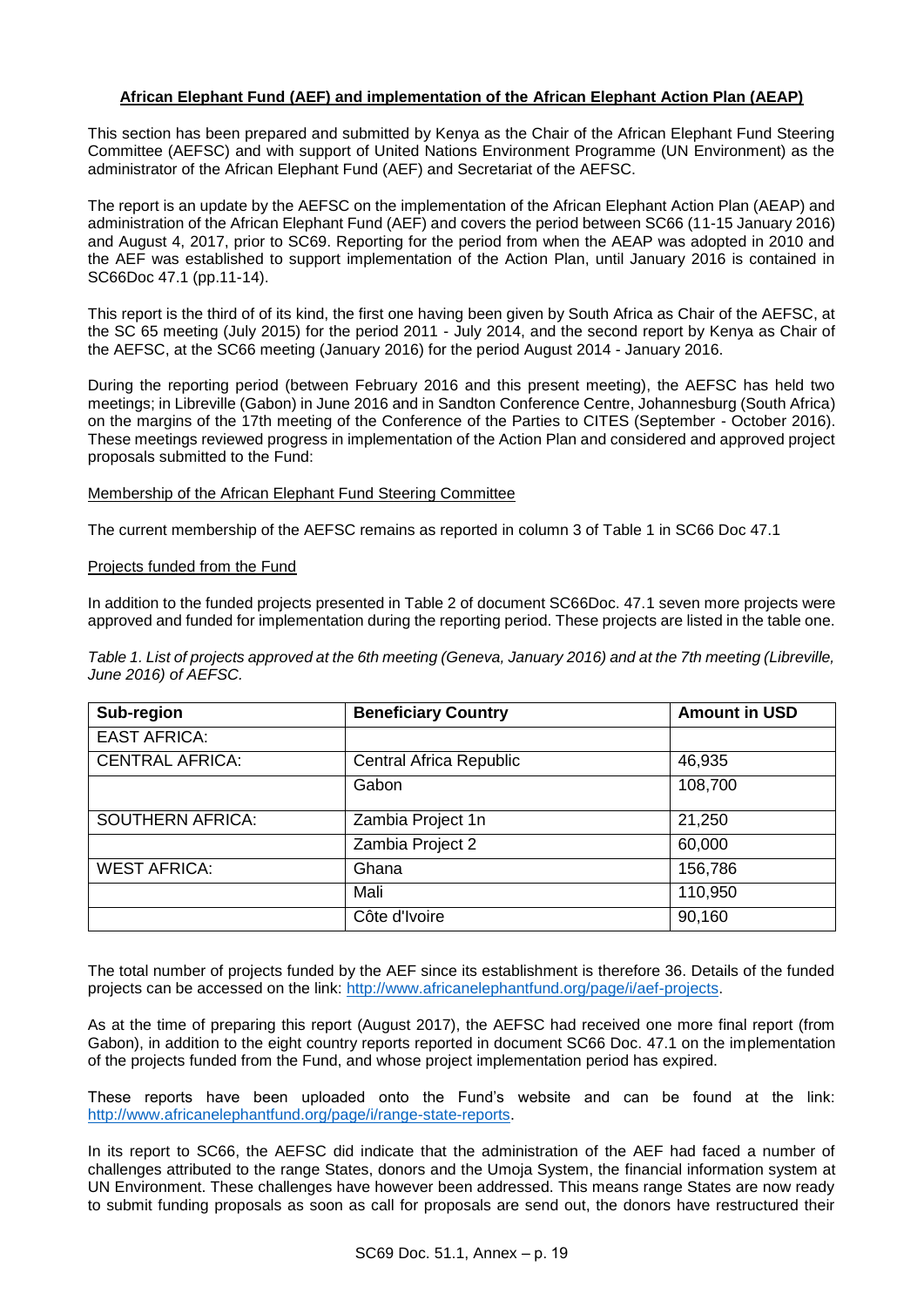processes for providing funding to the Fund, and to a great extent, UN Environment has streamlined functioning of the Umoja system.

### Donor funding pledged/received since January 2016 reporting

In addition to the Donor funding received to the Fund as at November 2015 and reported in Table 4 of the document SC66 Doc 47.1, the Fund has received donations as follows:

#### *Table 2. Donor funding*

| Donor                                        | Amount                      |
|----------------------------------------------|-----------------------------|
| Dutch (The Netherlands) Government           | USD.124, 766 (120,000 EUR.) |
| Government of the Federal Republic of German | USD. 553,169 (515,000 EUR.) |
| <b>Government of France</b>                  | <b>USD. 87,579</b>          |
| Government of Belgium                        | USD. 20,920                 |
| <b>European Commission</b>                   | EUR. 1,000,000              |

Details of the total funding received at the Fund since its establishment and as at 5 April 2017 can be accessed on the link:<http://www.africanelephantfund.org/page/i/funding>

It should be noted that the funds from the Government of the Federal Republic of Germany are a full financing commitment for projects approved during the 6th meeting (Geneva Switzerland, 12-15 January 2016) and 7th meeting (Libreville, Gabon, 22-23 June 2016) as follows:

- a) Reducing human elephant conflict through improved monitoring, stakeholder engagement and law enforcement – Ghana, USD 156,786
- b) Military training for Gabon's Park Rangers Gabon, USD 108,700
- c) Enhancing effectiveness of law enforcement monitoring and analysis systems in Zambia's elephant range areas – Zambia, USD 60,000 (see Table 2 on Funded projects)
- d) Strengthening law enforcement capacity in close collaboration with local communities to protect the Gourma Elephants – Mali, USD 110,950
- e) Improvement of knowledge about elephants involved in conflicts with human Côte d'Ivoire, USD 90,160.

The 8th meeting (Johannesburg, South Africa, 5 October 2016) of the AEFSC was held to finalize approvals for funding for the projects considered during the 6th and 7th meeting pending availability of funds committed by the donors.

The funding of 1 million Euros from the European Commission (part of the EU funding under the EU Project *CITES Trees and African Elephants*) towards the African Elephant Fund is yet to be received but all the prerequisite documentation and processes for the receipt of the funds have been finalized between the Commission and the CITES Secretariat. Funding pledged by Government of Belgium is yet to be received at the Fund.

The Chair, on behalf of the AEFSC and all African elephant range States, would like to appreciate and thank the Governments of Netherlands, Germany, France, Belgium and the European Commission for contributing or committing the needed financial resources towards implementation of the African Elephant Action Plan and securing the future survival of the African elephant across its range. The AEFSC appeals to more Parties, donors, IGOs and NGOs to support the implementation of the African Elephant Action Plan by contributing to the Fund.

### Visibility of the AEF and AEFSC

At its 6th meeting in Libreville, Gabon (June 2016), the AEFSC agreed to take advantage of the 17th meeting of the Conference of the Parties to CITES to raise its profile through a side event, highlighting the existence of the AEF and its support towards the implementation of the AEAP and increasing the visibility of the Steering Committee.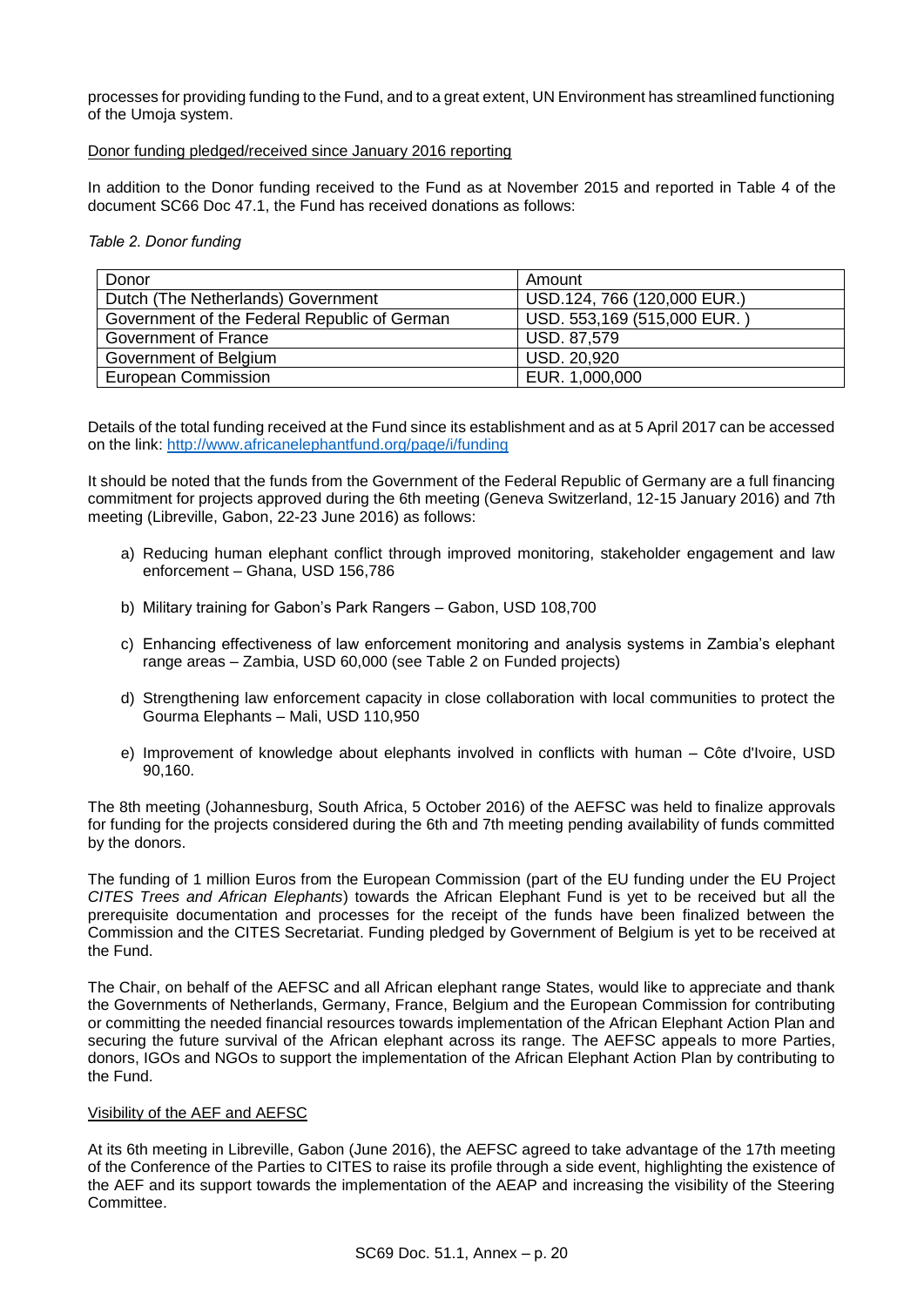The existence of the AEF, the objectives of the AEAP and the roles of the AEFSC in the administration of the Fund and monitoring of the implementation of the AEF-funded projects in the beneficiary range States were exhibited during the side event at the 17th meeting of the Conference of the Parties to CITES on 4 October 2017. AEF-branded materials and informational pamphlets were distributed.

The side event (dubbed *The Elephant in the Room: A Coherent Approach to the Implementation of the African Elephant Action Plan*) centered on the activities of the African elephant range States' projects funded by the AEF on the implementation of the AEAP. The event served as an arena to assess the impact of the AEAP and the AEF on the conservation and management of the African elephant populations. It also set the stage for deeper discussions among the range States and donors for the development of strategic mechanisms to increase collaboration on AEAP implementation and to meet targets set out in the Action Plan.

Outcomes of the side event include enhanced synergies through information-sharing and provision of technical expertise to enhance delivery of the priorities and strategies outlined in the AEAP. The 17th meeting of the Conference of the Parties to CITES was a crucial forum for Parties and donors to share their views on conservation strategies, implementation of wildlife management initiatives and wildlife protection and trade.

During the meetings, the AEFSC solidified its commitment to working towards implementation of the AEAP. In doing so, the AEFSC will continue to support range States benefiting from the AEF to effectively implement the funded projects and on behalf of the range States to continue seeking funding for the AEF from Governments and Donors, from where the range States can access resources towards implementation of the AEAP.

### Next meetings of the AEFSC

The AEFSC has considered that it would be a cost effective and prudent use of the limited resources to take advantage of meetings of the CITES Standing Committee and the Conference of the Parties and hold its meetings on the sidelines.

The Committee held a very productive meeting on the margins of the last Conference of the Parties and has considered taking advantage of the SC69 meeting to meet and participate as observers, representatives of other African elephant range States present, and to evaluate funding proposals for the next cycle of funding. The meeting will also be an opportunity for the AEFSC to receive updates from the range States and discuss progress on the implementation of the African Elephant Action Plan in the individual countries, while providing information on the administration of the Fund.

#### **Conclusions**

The Standing Committee is requested to note the progress made by the AEFSC in overseeing the implementation of the AEAP and management of the AEF and call upon governments, donors, IGOs and NGOs to contribute financial resources to the Fund to support implementation of the AEAP.

# **Illegal Trade in Elephant Specimens**

#### *Data collection*

It is a concern that the majority of CITES Parties are delivering elephant product seizure data for inclusion in ETIS late and failing to implement the recommendation in Annex 1 of Resolution Conf. 10.10 (Rev. CoP17) which states that:

*All Parties, through their CITES Management Authorities, following liaison with appropriate law enforcement agencies, should provide information on seizures and confiscations of ivory or other elephant specimens in the prescribed formats either to the Secretariat or directly to TRAFFIC within 90 days of their occurrence. In addition, law enforcement agencies in States not-party to the Convention are requested to provide similar information.*

Accordingly, in theory, all elephant product seizure data should be with ETIS by the end of March of any given year. In fact, before reaching 'critical mass' in terms of having enough data for this analysis, datasets from many countries for 2016 were still being received well into August 2017 which delayed analysis considerably. In many cases, Parties are only submitting data as much as 18 to 24 months after the seizures occurred, a fact that seriously inhibits the ability of ETIS to operate and track illegal ivory trade developments in a timely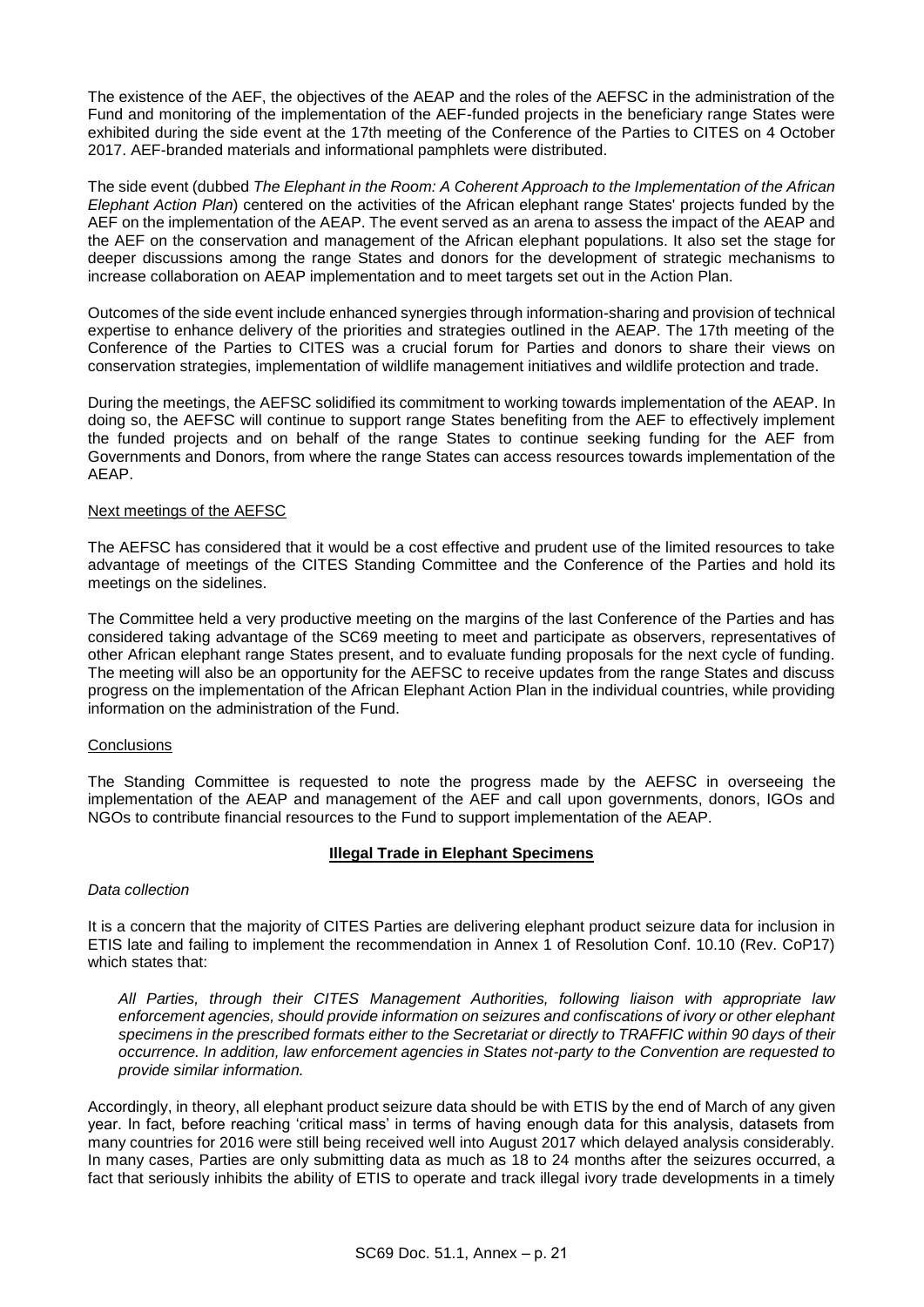manner. There is also cause for concern about the quality and completeness of data sets for many important countries.

As of 17 August 2017, there were 27,525 records in ETIS, of which 24,969 represented ivory seizures, whilst the remainder comprised non-ivory elephant products. Figure x1 illustrates the number of ivory seizure cases and the estimated weight of ivory seized as raw, unadjusted data in each year from 1989 to 2016. Because of inherent bias in the raw data, Figure x1 cannot be interpreted as a trend, nor is it suggestive of absolute quantities of ivory seized over time.





# *Trends and levels of illegal ivory trade*

Since the trend in illegal ivory trade was previously reported in CoP17 Doc. 57.6 (Rev. 1) Addendum (Milliken et al., 2016a), an additional 1,429 seizure records have been added to the Elephant Trade Information System (ETIS), including 1,185 cases for 2016, another 170 cases for 2015 and 74 cases collectively in the years 2007-2014. This new analysis is based upon the standard methodology described in Underwood et al., 2013, including the modifications and refinements noted in the ETIS report to the 17th meeting of the CITES Conference of the Parties (CoP17) (Milliken et al., 2016b). The analysis comprised 12,874 ivory seizure records from 62 countries or territories which were divided by ivory type (i.e. raw and worked) and classified into three weight classes (i.e. small: less than 10 kg; medium: between 10 kg and less than 100 kg; and large: equal to or greater than 100 kg); however, as was the case previously, the medium and large worked ivory weight classes were combined to produce a more robust result. In cases where only the number of pieces, rather than the weight, of the seizure were provided in the raw data, weights were estimated from the number of pieces by using the model constructed for the CoP17 analysis. Similarly, the same bias-correcting variables assessing seizure and reporting rates were employed as in the CoP17 analysis, with the results smoothed to estimate overall trade patterns with 90% confidence intervals.

The Transaction Index presented in Figure x2 provides a relative measure of global illegal ivory trade activity in the decade ending in 2016, with 2007 set to 100 to serve as the baseline. The best estimate of the scale of illegal trade activity in each year is represented by the bold dot with the vertical lines indicating 90% confidence intervals. Overall, the Transaction Index shows that illegal ivory trade activity continues at the same relative high levels over the last six years. The relative stability of illegal trade at high levels can be seen in the confidence intervals for the six most recent years, which continue to overlap considerably.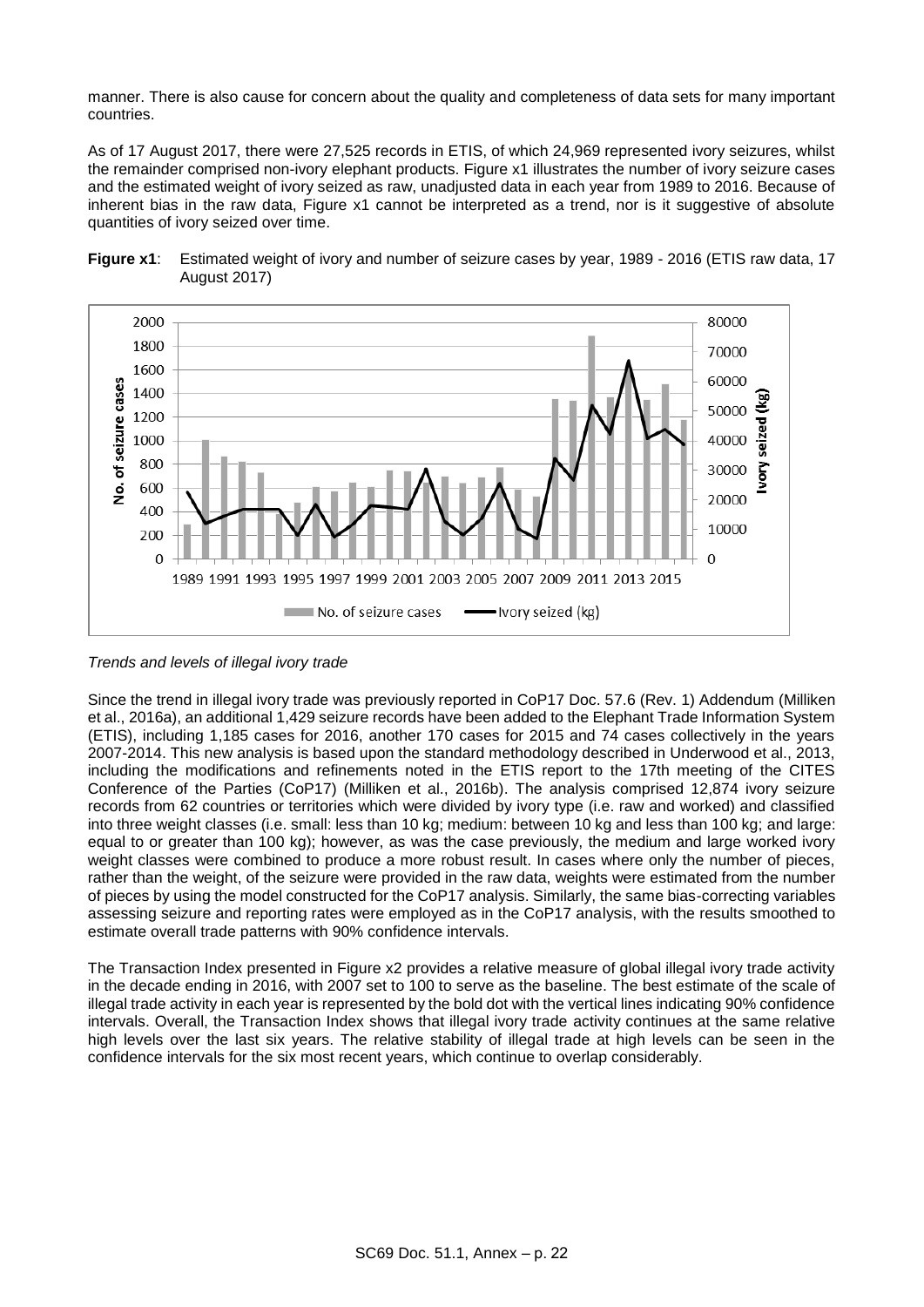



Looking at the trends associated with the individual ivory weight classes (Figure x3), it is worth noting that in 2016 all raw ivory weight classes showed growth or remained constant at high levels, with raw ivory activity contributing far more to the Transaction Index trend than in any of the previous analyses since 2007. In particular, the significant increase between 2015 and 2016 in the medium raw ivory weight class, together with little change in the large ivory weight class, which has been steadily increasing since 2008, are important factors keeping the overall Transaction Index at a high level. As will be described elsewhere in this report, raw ivory transactions in these two weight classes frequently capture the illegal ivory trade activity of transnational organised criminal syndicates. On the other hand, the small worked ivory weight class – where 'personal effects'-type seizures from tourists are generally classified – shows a continuing decline. However, this result ultimately has little overall effect on the trend of the Transaction Index, because of increases in other weight classes, such as the medium raw ivory class.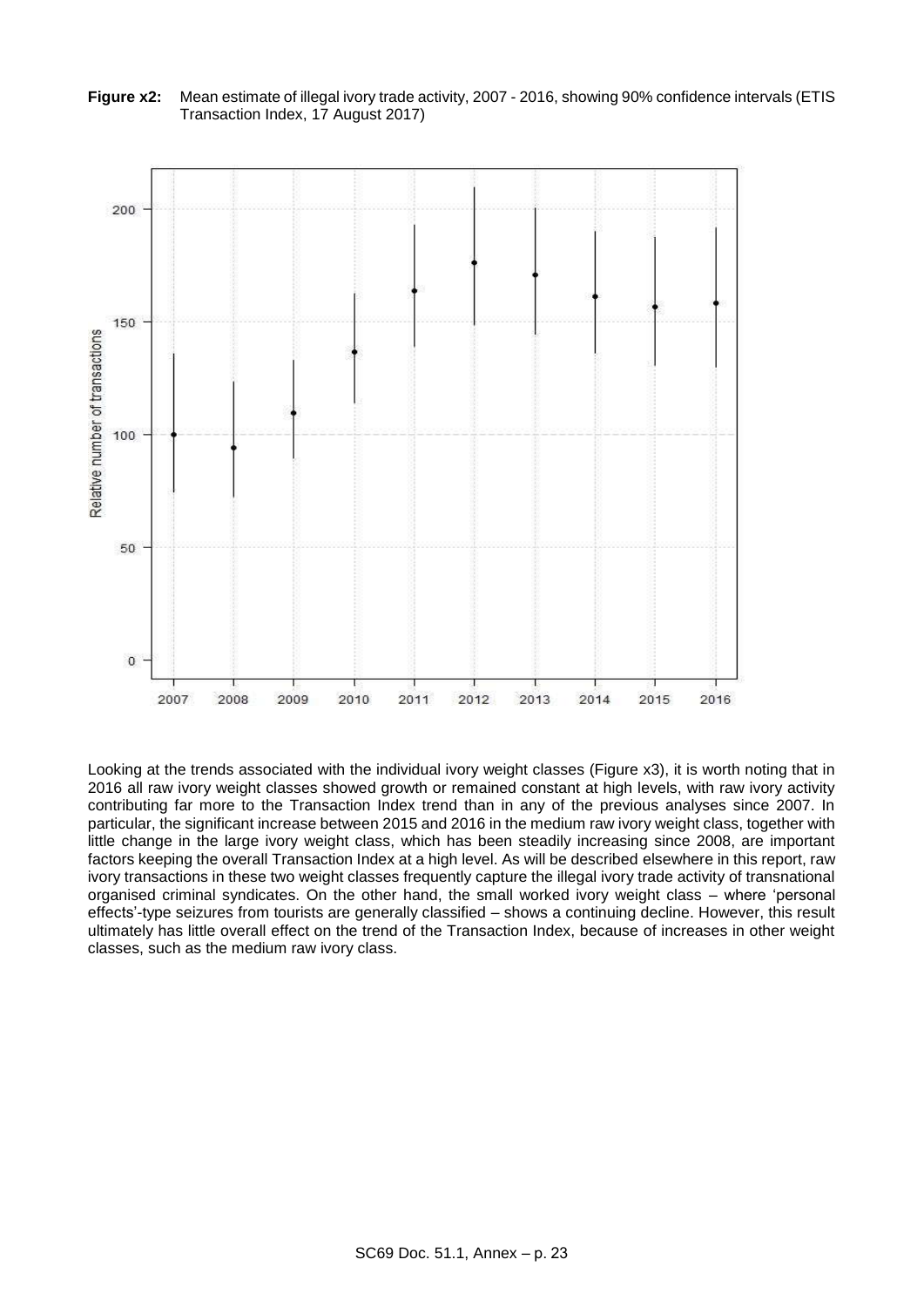

**Figure x3**: Mean estimate for each ivory weight class, 2007-2016, showing 90% confidence intervals (ETIS Transaction Index, 17 August 2017)

Turning to the Weight Index, the current analysis continues the steady upward trend in terms of the total estimated weight of the ivory in illegal trade, represented by activity captured in the Transaction Index (Figure x4). In this analysis, 2016 is the year in which the most ivory by weight was illegally traded, although the confidence interval is estimated to be wide. The upward trend is unbroken since 2008 and the overall weight of ivory in illegal trade now is nearly three times greater than was observed in 2007.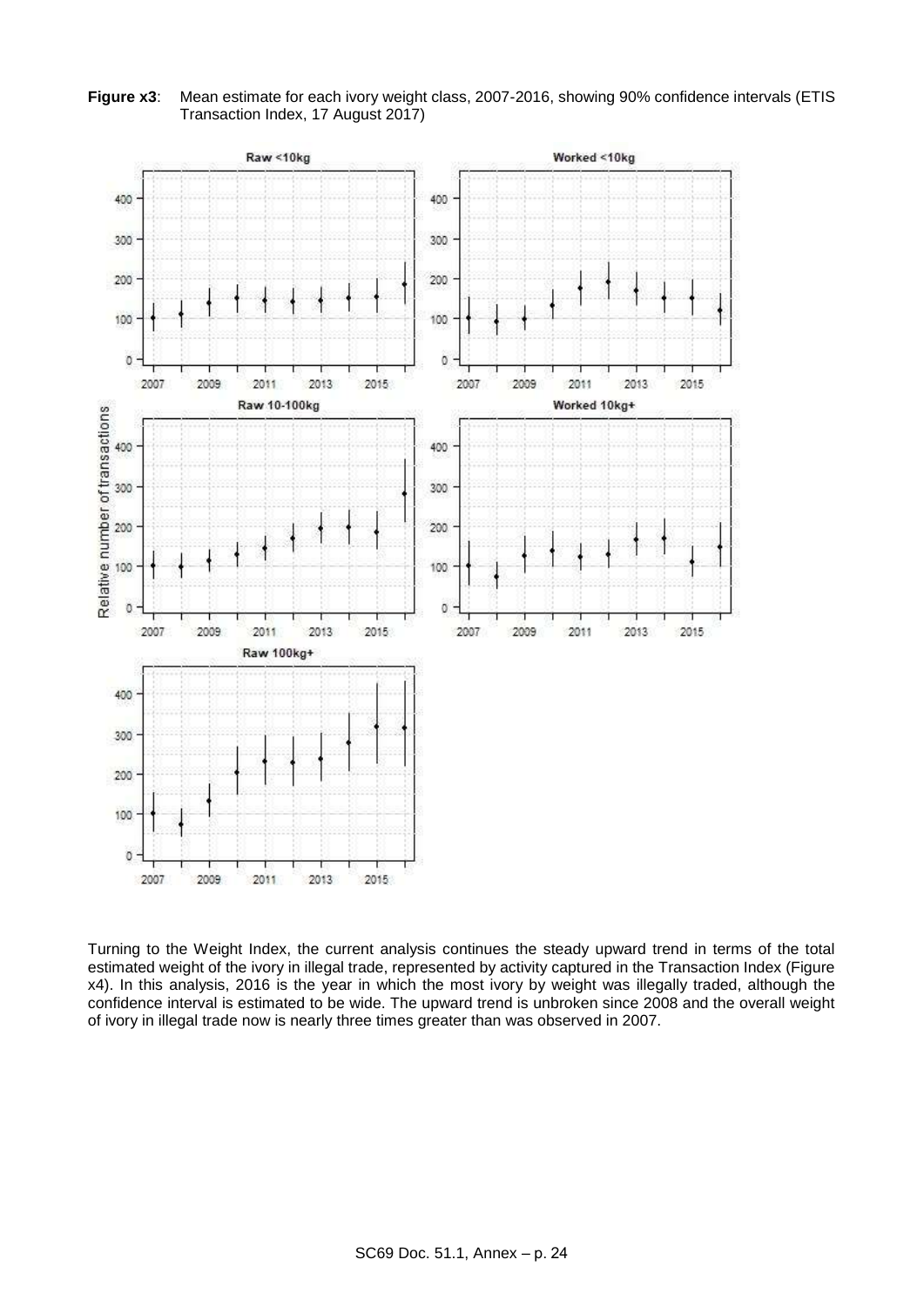

# **Figure x4:** Estimated mean of weight of illegal ivory trade, 2007-2016 (ETIS Weight Index, 17 August 2017)

Figure x5 shows the relative estimated contribution of each weight class to the quantity of ivory in illegal trade for each year. Although far more numerous, worked ivory transactions add relatively little weight to the overall quantity of illegal ivory in trade. As in every previous assessment of the Weight Index, the large raw ivory weight class essentially drives the estimated weight trend, with the greatest quantity of ivory falling in this category. However, in 2016, it is also evident that the medium raw ivory weight class has greatly increased the contribution it makes to the overall trend. It is noted that the weight per seizure may be decreasing (see data summaries in the next section). The current modelling of the Weights Index, in line with the model used for CoP17, does not capture changes in weight per seizure over time. This issue needs further investigation.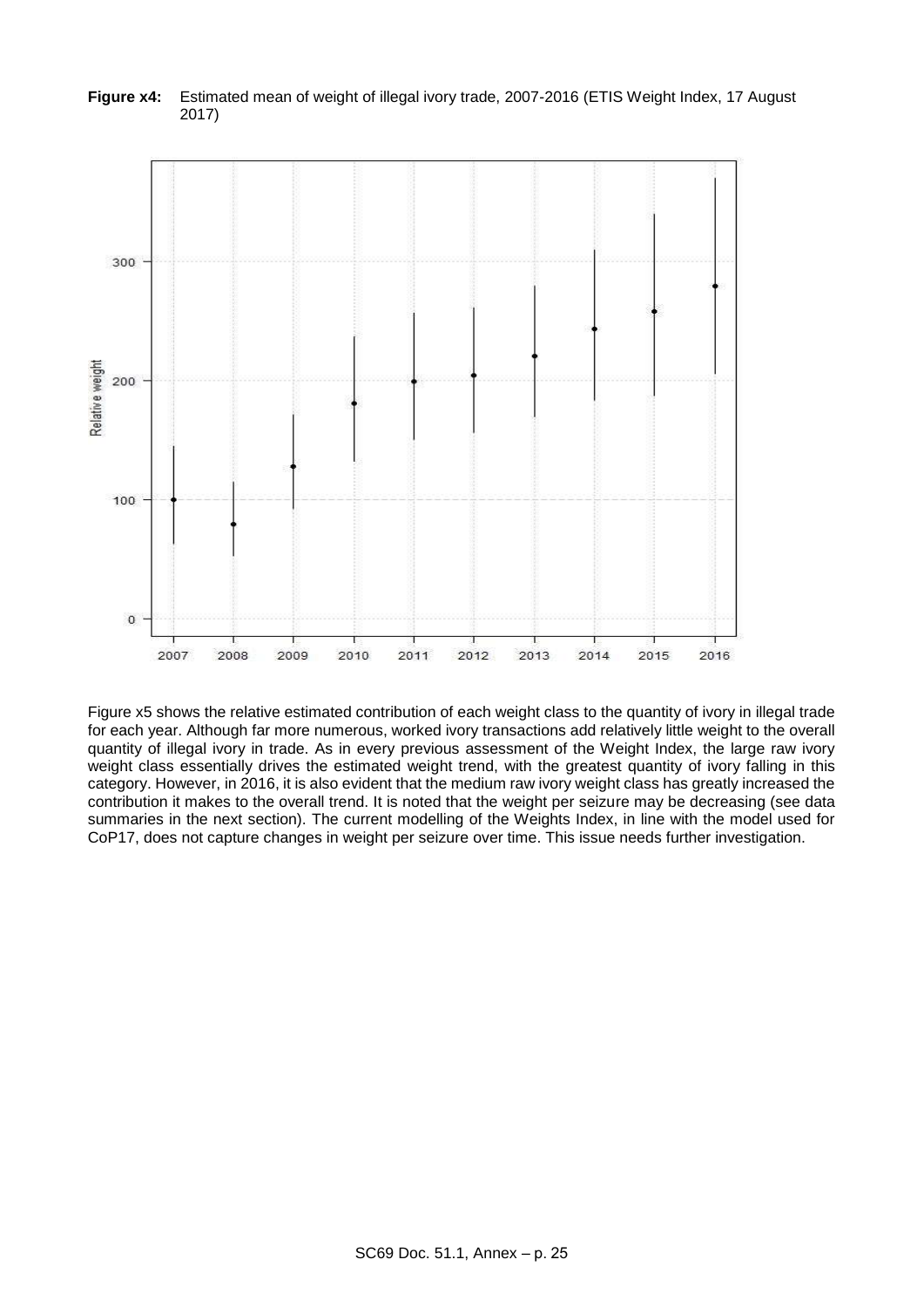



#### *Descriptions of Data*

To minimize the risk of detection and maximize profits, it is widely appreciated that criminal syndicates are constantly adapting in the face of law enforcement actions and other developments (Falhman, 2015). In this regard, descriptions of patterns of trade observed in the raw data can be useful in indicating potential changes in underlying ivory trade dynamics that could present additional challenges to existing law enforcement strategies and tactics going forward. The issues presented in this section are based on data that have not been subjected to bias adjustment; this means that increases in reported seizures might not necessarily represent increased trade but could be the result of increased law enforcement or better reporting of seizure data to ETIS. The issues raised in this section therefore require further research and examination. However, the precautionary principle warrants highlighting areas of concern, despite the recognised caveats in how to interpret the results presented in simple data summaries.

#### *Large-scale ivory seizures*

ETIS continues to track large-scale ivory seizures (as raw data without bias adjustment), which are defined as 500 kg or more of raw or worked ivory in raw ivory equivalent (RIE) terms seized in a single illegal consignment; (RIE entails converting the weight of worked ivory products into raw ivory values to account for the loss of ivory during processing). Large-scale ivory seizures form a subset within the raw ivory large weight class, an increasing trend in which has been a key force in driving the overall trend throughout this period (Milliken et al., 2016b; this analysis). Large-scale ivory seizures are important because they provide a useful measure for understanding the involvement of transnational organized criminal syndicates in movements of illegal ivory. ETIS has tracked these seizures since the analysis presented to CITES CoP15 in March 2010.

Since CoP16 in March 2013, forensic examination of large-scale ivory seizures to elicit the origin of the ivory in question has also been mandated by the Parties in Resolution Conf. 10.10 (Rev. CoP17). Further, Decision 16.83 at CoP16 recommended that large-scale seizure cases that occurred within the 24-month period from the date that the decision took effect (more specifically, seizures from 12 June 2011 onwards) should also retroactively be forensically examined. From that date through 2016, 109 large-scale ivory seizures have been recorded in ETIS (including one in 2015 and one in 2016 that were only verified following the present trend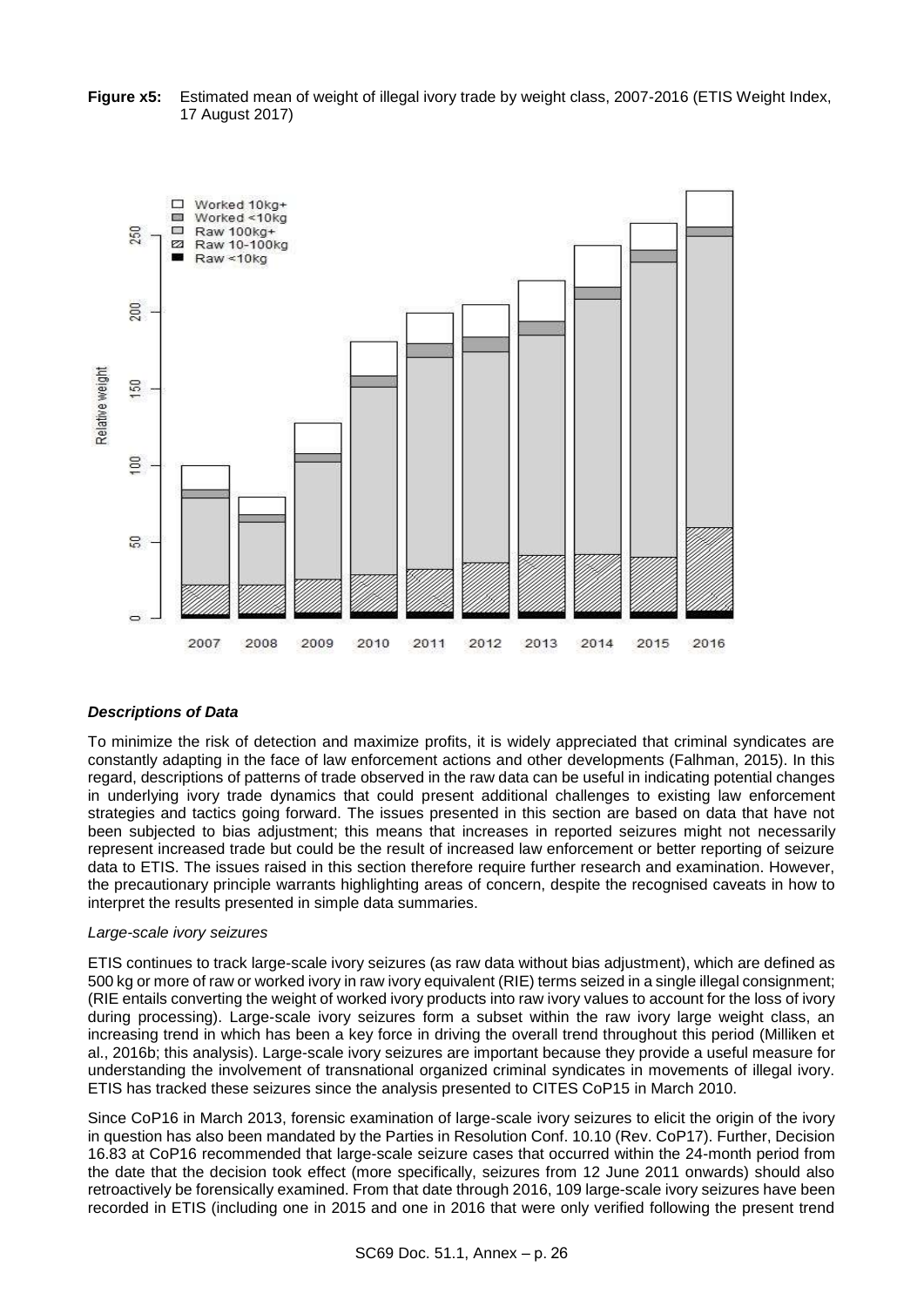analysis). Since the analysis submitted to CoP17 (Milliken et al., 2016b), where it was reported that only 11 out of 61 large-scale ivory seizure cases (18%) had been forensically examined, another 44 large-scale ivory seizures have been entered into ETIS; the results of forensic examination have not been communicated to TRAFFIC for any of these cases, nor have forensic reports concerning any of the previous unexamined cases been received. This indicates that, overall, only 10% of the large-scale seizure cases are being forensically examined pursuant to the mandate in Resolution Conf. 10.10 (Rev. CoP17).





Figure x6 presents the raw number and estimated weights of large-scale ivory seizures since 2000. It can be seen that both the number and weight of reported large-scale ivory seizures substantially increased from 2009 onwards, with the largest number of such seizures occurring in 2016 (i.e. 22) even as the estimated weight of these transactions dropped to the lowest point in six years. Since 2013, the data suggest a decline in the quantity of ivory within a given large-scale seizure. One explanation could be that criminal syndicates are reducing the size of the largest shipments owing to the severe economic losses engendered by the interdiction of very large consignments, as was reported in Central Africa concerning the motivations of expatriate Asian ivory exporters (Nkoke et al., 2017). Another explanation could be greater diversification in the mode of transport. Generally speaking, air cargo is more expensive and has stricter weight limitations than shipping by sea but is usually not associated with the movement of large shipments of ivory. Finally, localized market forces concerning supply and demand at the time of exportation could also be another factor.

A comparison of 113 large-scale ivory seizure cases that are almost equally divided between two three-year periods shows an apparent shift in mode of transport, with air freight increasing from only 7% in 2011-2013 to 30% in 2014-2016, while shipments by sea dropped from 70% to 44% and seizures made by land conveyances marginally increased over the same period. These tentative results require further assessment but, whilst containerized sea freight still predominates in terms of moving large-scale shipments of ivory, illegal ivory consignments also appear to be increasingly moved as air cargo between Africa and Asia. It is acknowledged that various government and NGO initiatives are addressing this issue but perhaps more needs to be done. Law enforcement strategies that subject air cargo along certain trade routes to targeting and risk assessment need to become an active component in combatting illegal trade in elephant ivory in places where that is not already the case, especially at key air transshipment hubs along the trade chains connecting Africa with Asian destinations.

#### *Worked ivory seizures coming from Africa*

Another apparent emerging change in illegal ivory trade dynamics concerns evidence of increased ivory processing from bases within Africa for the purpose of exporting finished products to Asian markets. Assessing raw, unadjusted ETIS data associated with seizures of commercial quantities of worked ivory in the medium/large weight class serves to support these allegations. Comparing international trade transactions from Africa that were transported by air, post or sea in two three-year periods of time, 2014-2016 with 2011- 2013, suggests that the weight of such seizures has roughly doubled between time periods. These seizures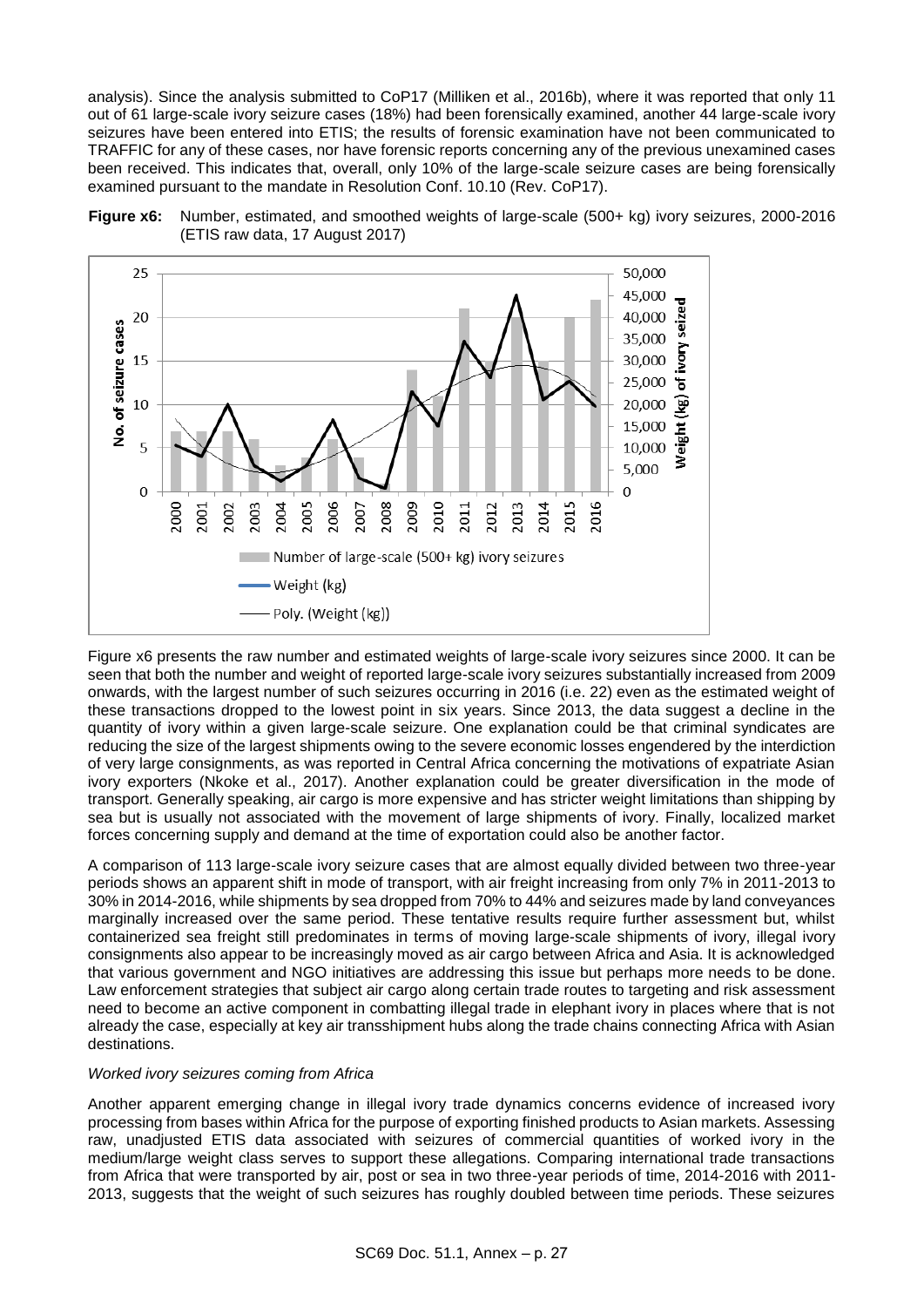represent only 39% of all worked ivory product seizures in the medium/large weight class of 10+ kg because not all seizure records report all or part of the trade route or the method of transportation. This issue needs to be subjected to further research.

**Table x1**: Country of origin or export behind commercial movements of worked ivory products (10+ kg) by air, post or sea from sub-Saharan Africa, 2014-2016 compared with 2011-2013 (ETIS raw data, 17 August 2017)

|                                               | $2014 - 2016$             |                                |                           | $2011 - 2013$                  | <b>Total Both Periods</b> |                                |
|-----------------------------------------------|---------------------------|--------------------------------|---------------------------|--------------------------------|---------------------------|--------------------------------|
| <b>Country</b>                                | No. of<br><b>Seizures</b> | Wt. (kg) of<br><b>Seizures</b> | No. of<br><b>Seizures</b> | Wt. (kg) of<br><b>Seizures</b> | No. of<br><b>Seizures</b> | Wt. (kg) of<br><b>Seizures</b> |
| <b>Nigeria</b>                                | 41                        | 769                            | 10                        | 224                            | 51                        | 994                            |
| Côte d'Ivoire                                 | 14                        | 595                            | 6                         | 126                            | 20                        | 721                            |
| <b>Mozambique</b>                             | 5                         | 306                            | 8                         | 299                            | 13                        | 605                            |
| Angola                                        | 7                         | 285                            | 5                         | 218                            | 12                        | 503                            |
| <b>South Africa</b>                           | 7                         | 278                            | 8                         | 211                            | 15                        | 489                            |
| Kenya                                         | 5                         | 336                            | 6                         | 129                            | 11                        | 465                            |
| <b>Zimbabwe</b>                               | 20                        | 404                            | 3                         | 36                             | 23                        | 440                            |
| <b>Ethiopia</b>                               | 10                        | 350                            | 4                         | 84                             | 14                        | 434                            |
| Uganda                                        | 5                         | 160                            | 3                         | 171                            | 8                         | 331                            |
| <b>Malawi</b>                                 | 4                         | 130                            | 2                         | 54                             | 6                         | 184                            |
| <b>Democratic</b><br><b>Republic of Congo</b> | 3                         | 90                             | 5                         | 86                             | 8                         | 177                            |
| Others*                                       | 16                        | 393                            | 17                        | 364                            | 33                        | 757                            |
| Total                                         | 137                       | 4,098                          | 77                        | 2,002                          | 214                       | 6,100                          |

Others\* includes: Benin, Burundi, Congo, Cameroon, Djibouti, Ghana, Guinea, Equatorial Guinea, Mali, Namibia, Sudan, South Sudan, Togo, Tanzania

These seizure data identify Nigeria, Côte d'Ivoire, Mozambique, Angola, South Africa, Kenya, Zimbabwe, Ethiopia, Uganda, Malawi and the Democratic Republic of the Congo as the countries of origin and/or export behind the greatest numbers of seizures and quantities of worked ivory products moving out of Africa mostly through air transport; (in fact, for some countries with exceptionally small national elephant populations, such as Nigeria and Côte d'Ivoire in West Africa, it is highly likely that the exported ivory originates from other countries or even other sub-regions). Whether ivory processing operations for foreign export are occurring in all of these countries remains to be established, but Nigeria, Côte d'Ivoire, Mozambique, Angola, South Africa, Kenya, Zimbabwe, Ethiopia, Uganda, Malawi and the Democratic Republic of the Congo, as well as Congo were all previously identified as having ivory carving industries that appeared to be servicing ivory demand in Asia with the production of key generic products such as bangles, name seals and chopsticks (Milliken et al., 2016b). Much of this trade involves the use of couriers, predominantly Asian nationals, who in recent years have frequently been detected wearing purposely designed clothing to conceal ivory on the body (see the Hong Kong Customs website for numerous examples, including Hong Kong Customs website for numerous examples, including http://www.customs.gov.hk/en/publication\_press/press/index\_id\_1401.html). A considerable number of this type of smuggling has entailed air transit through the United Arab Emirates (i.e. 48 cases collectively over both periods, involving 1,273 kg of worked ivory products), mostly originating from Côte d'Ivoire, Nigeria and Zimbabwe. Likewise, other cases transited through Qatar (i.e. eight cases involving 421 kg), with most coming from Nigeria and Mozambique. All of these seizures ultimately occurred further along the trade chain in Asia, having passed through the United Arab Emirates and Qatar without interruption.

**Table x2**: Country of destination for commercial movements of worked ivory products (10+ kg) by air, post or sea from sub-Saharan Africa, 2014-2016 compared with 2011-2013 (ETIS raw data, 17 August 2017)

|                                      | $2014 - 2016$             |                                          | $2011 - 2013$             |                                          | <b>Total Both Periods</b> |                                |
|--------------------------------------|---------------------------|------------------------------------------|---------------------------|------------------------------------------|---------------------------|--------------------------------|
| <b>Country</b>                       | No. of<br><b>Seizures</b> | <b>Wt. (kg)</b><br>οf<br><b>Seizures</b> | No. of<br><b>Seizures</b> | <b>Wt. (kg)</b><br>οf<br><b>Seizures</b> | No. of<br><b>Seizures</b> | Wt. (kg) of<br><b>Seizures</b> |
| China (incl. Hong<br>Kong/Macao SAR) | 105                       | 2,299                                    | 57                        | 1.377                                    | 162                       | 3,675                          |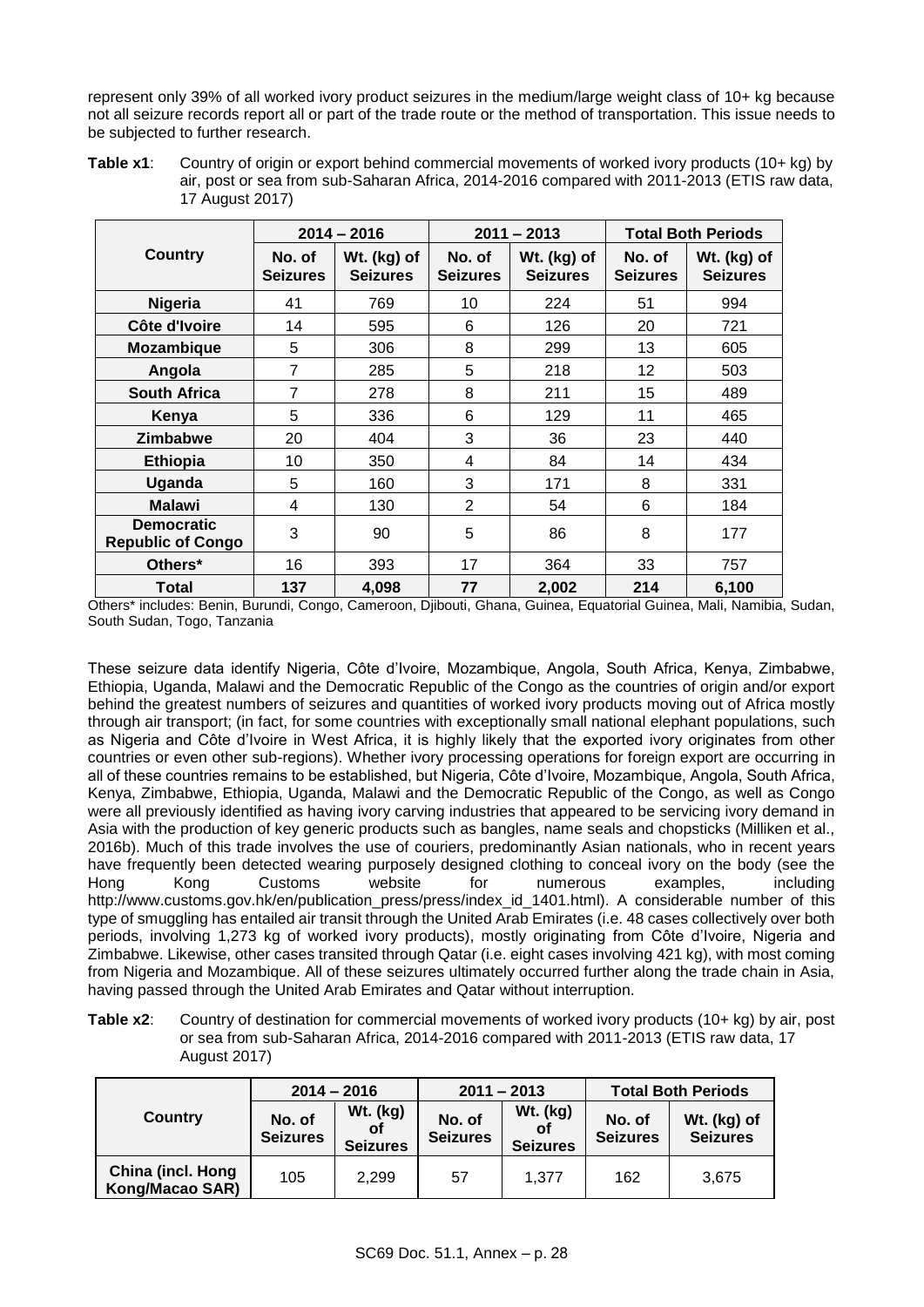| <b>Viet Nam</b>                           | 13  | 862   | 6  | 117   | 19  | 979   |
|-------------------------------------------|-----|-------|----|-------|-----|-------|
| Other Asia*                               | 11  | 711   |    | 306   | 18  | 1,017 |
| <b>Egypt</b>                              |     | 201   | ⌒  | 37    | 9   | 238   |
| <b>Europe/Middle</b><br>East <sup>^</sup> |     | 25    | 5  | 166   | 6   | 191   |
| <b>Total</b>                              | 137 | 4,098 | 77 | 2,002 | 214 | 6,100 |

Other Asia\* includes: Cambodia, Indonesia, Malaysia, Thailand and Singapore Europe/Middle East^ includes: France, Portugal, Romania, Turkey

Using the same dataset as above, in terms of destination, nearly three-quarters of this trade in worked ivory products was destined for the greater China market, including Special Administrative Regions (SAR) in Hong Kong and Macao; this trade accounted for over 60% of the total weight in both periods. The next greatest destination for this trade concerned Viet Nam, which represented 8% of the total number of seizures and 16% of the total weight. Egypt, which has an unregulated domestic ivory industry of its own (Martin & Vigne, 2011), was the most important non-Asian destination.

# **Discussion**

With little apparent change in the level of illegal ivory trade transactions globally and an increasing quantity of ivory involved in these transactions, this analysis constitutes a rather discouraging result. Since 2013, there has been a concerted emphasis on combatting illegal ivory trade by the global conservation community, including the execution of the National Ivory Action Plan (NIAP) process under the direction of the CITES Standing Committee. Currently, 20 countries or territories have developed NIAPs to address a range of issues which affect elephant poaching and ivory trafficking and many have made significant progress in implementing a range of actions to enhance legislation, law enforcement, international collaboration, public awareness and demand reduction. A recent World Bank assessment of international funding to combat illegal wildlife trade (IWT) from January 2010 through June 2016 for Africa and Asia found that USD1.3 billion, or approximately USD190 million annually, was being committed by 24 major donors globally (World Bank, 2016). Unfortunately, the illegal ivory trade trend through 2016 is not yet responding positively to these developments. African elephants remain in crisis and this analysis should be a warning that more needs to be done to curtail ivory trafficking and illegal ivory markets.

A related issue worth noting is that the pattern of an increasing quantity of ivory moving into illegal trade (Figures x4 and x5) data, contrasts with the incremental downward trend observed for elephant poaching through the CITES MIKE programme. In this regard, since 2011, the proportion of illegally killed elephants (PIKE), the principal metric for estimating elephant poaching attrition in Africa, has shown decline even as overall levels remain unsustainable throughout this period (see Figure 1 in the MIKE report). To some degree, a contrary pattern in the quantity of ivory estimated in the ETIS analysis may result from time lags associated with the illegal killing of elephants and the trafficking of their tusks. Another explanation concerns the entry of previously stockpiled ivory into trade, augmenting that which is obtained from the illegal killing documented by MIKE. It is now known, for example, that the ivory tusks associated with the Burundi stockpile (once Africa's largest, longstanding, documented assemblage of illicit ivory) have entered illegal trade in recent years. Originally registered under CITES in 1989, the Burundi stockpile was audited and re-registered in 2004 by TRAFFIC and CITES/MIKE on behalf of the CITES Secretariat; at that time it was found to total 15,485 tusks, weighing 83,978 kg (Milledge & Nuwamanya, 2004). Since March 2015, TRAFFIC has documented ivory seizures on four occasions in Uganda and South Sudan in which ivory tusks or pieces were found bearing the distinctive Burundi ivory markings from 1989. The current status of the Burundi stockpile remains unknown and needs to be reported on by the government of Burundi, but potentially an extremely large quantity of this ivory may have entered illegal trade. And finally, ongoing ivory stock thefts, for example in Niassa, Mozambique in 2016, further augments the supply of illicit ivory going into trade (TRAFFIC ivory stockpile database).

Concerning the call in Resolution Conf. 10.10 (Rev. CoP17) for Parties to forensically examine large-scale ivory seizures of 500 kg or more, the fact that only 10% are apparently being tested to determine origin and age is another issue of concern. It is worth considering if a more formal mechanism under the Convention to track compliance with this CITES recommendation is warranted to ensure that vital information is not inadvertently being lost with respect to the largest illegal ivory movements being seized.

The scale of illegal ivory processing operations in Africa for international trade purposes needs to be assessed through further research and investigation, but raw ETIS data suggests that exports of commercial consignments of worked ivory products popular in Asian markets may be increasing. The RIE value for the worked ivory assessed in this analysis represents over 8.7 tonnes of ivory. Further, there are numerous signs that such trade is another facet of transnational criminal syndicate operations in Africa, beyond that being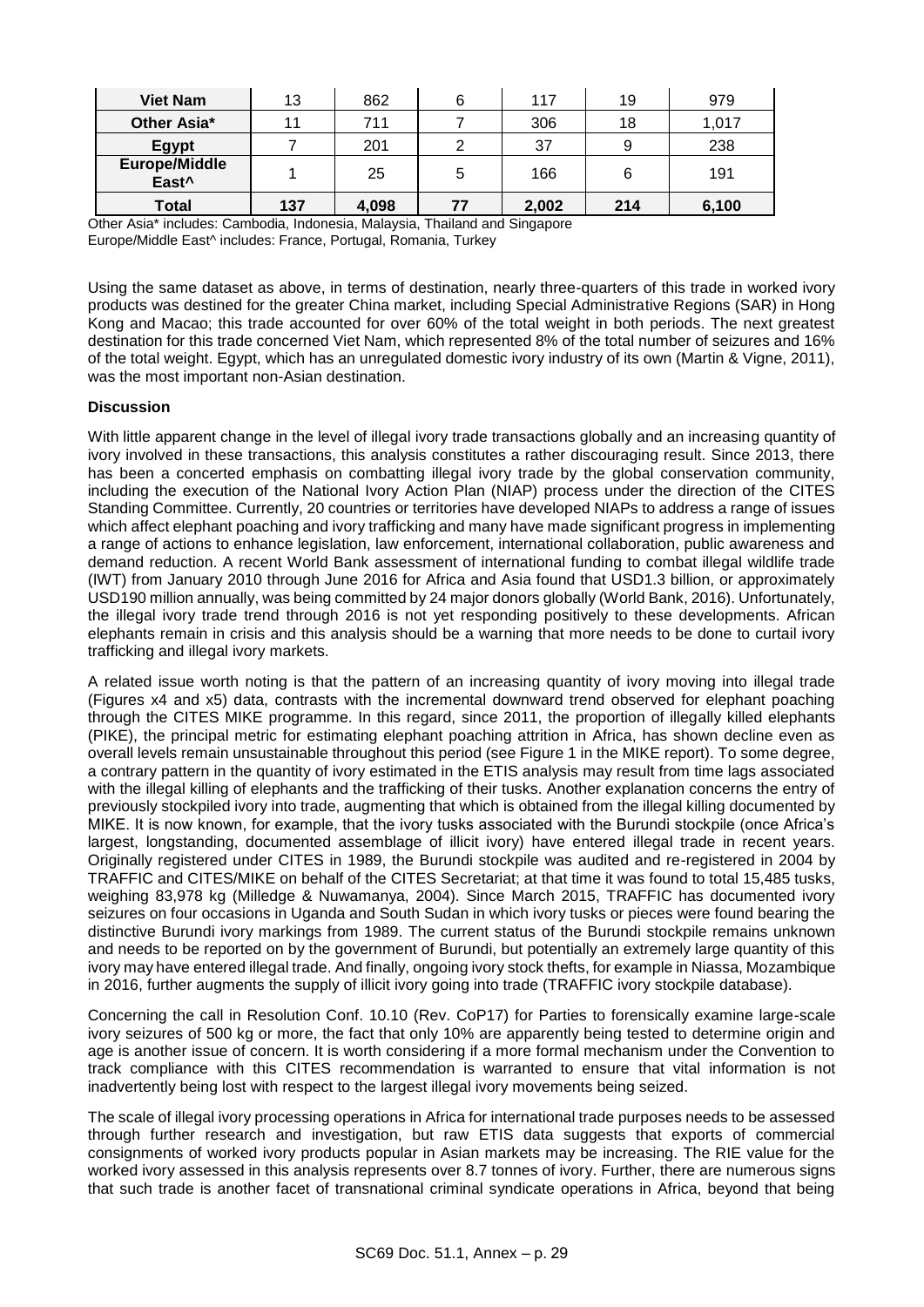tracked through large-scale ivory seizure events. A recent TRAFFIC assessment of the ivory trade in Central Africa found:

*…expatriate-run carving operations for export have developed in recent years. It was reported that Chinese operatives in Congo, who formerly were just engaged in raw ivory trafficking to Asia, have set up ivory carving operations themselves and regularly export small quantities of worked ivory items as opposed to the export of large consignments of raw ivory as was the case in the recent past. This was being done, it was suggested, to minimize financial losses from seizures of large raw ivory shipments. It was explained that Chinese networks were able to undertake holistic operations that included obtaining ivory from source locations, transporting such ivory to carving sites, running processing operations using Asian carvers and exporting the ivory products to Asian markets. The extent of vertical integration from source to export has considerably reduced the involvement of local carvers and served to displace Africa's native ivory carving industry (Nkoke et al., 2017).*

If so, expatriate ivory processing would appear to be taking root in Africa just when ivory manufacturing in China, Hong Kong and Thailand has noticeably contracted or is soon slated for official closure altogether.

Finally, with respect to the notion that ivory processing in Africa for export to Asia is increasing, it is worth noting that many of the countries which these transactions are moving from, through or to are engaged in the NIAP process to combat illegal ivory trade under the Convention, including Angola, Cambodia, Cameroon, China (including Hong Kong SAR), Congo, Democratic Republic of the Congo, Egypt, Ethiopia, Gabon, Kenya, Malaysia, Mozambique, Nigeria, Tanzania, Thailand, Uganda and Viet Nam. For African countries, it is important to assess whether national NIAP strategies have comprehensively identified and combatted illegal ivory processing operations at the national level. For all countries along the trade chain, the degree of awareness concerning commercial-scale movements of worked ivory should be reviewed. In particular, strategies for targetting worked ivory consignments being illegally moved by air as check-in or carry-on baggage or directly on the bodies of couriers need to be improved. This is, especially the case for those countries which function as major air transit hubs between Africa and end-use destinations in Asia. As with the case of narcotics, the use of couriers to move ivory needs to be recognized as a major trade challenge and those arrested in conjunction with such trade should be treated severely under the law. The identities of individuals arrested as couriers should be shared internationally through appropriate law enforcement channels and investigations should entail understanding the frequency with which such individuals have moved in and out of, or between, specific countries. Such trafficking will only be curbed through strong international collaboration between countries and businesses involved in the air transport sector. The global conservation community needs to provide assistance for these efforts. Further, Côte d'Ivoire, South Africa and Zimbabwe currently remain outside of the NIAP process but are heavily implicated in the export of commercial consignments of worked ivory to Asia. It is important that these countries take action to prevent illegal ivory processing and export of worked ivory products in contravention of CITES.

#### **Acknowledgements**

TRAFFIC would like to acknowledge with gratitude the funding support from the European Union's programmes entitled "Minimizing the Illegal Killing of Elephants and other Endangered Species" and "Asia Wildlife Law Enforcement and Demand Management Project". The U.S. Fish and Wildlife Service's African Elephant Conservation Fund and WWF are also thanked for providing support for the operation and management of ETIS since CoP16. Finally the ETIS statisticians, Fiona Underwood and Robert W. Burn, are thanked for their efforts on the trend analysis.

#### **References**

Falhman, R.C. (2015). Elephant Crime Intelligence System Assessment. Environment and Natural Resources Global Practice Discussion Paper #04. The World Bank Group, Washington D.C., USA.

Martin, E. and Vigne, L. (2011). Illegal Ivory Sales in Egypt, TRAFFIC Bulletin, Vol. 23, No. 3 pp117-122. TRAFFIC International, Cambridge, United Kingdom.

Milledge, S. and Nuwamanya, E. (2004). Ivory Stock Verification Mission to Burundi: Report to CITES Secretariat, 23rd September 2004. Geneva, Switzerland.

Milliken, T., Underwood, F.M., Burn, R.W. and Sangalakula, L. (2016a). Addendum to the Elephant Trade Information System (ETIS) and the Illicit Trade in Ivory: A report to the 17th meeting of the Conference of the Parties to CITES. CoP17 Doc. 57.6 (Rev. 1) Addendum, CITES Secretariat, Geneva, Switzerland. 5 pp.

Milliken, T., Underwood, F.M., Burn, R.W. and Sangalakula, L. (2016b). The Elephant Trade Information System (ETIS) and the Illicit Trade in Ivory: a report to the 17th meeting of the Conference of the Parties. CoP17 Doc. 57.6 (Rev. 1) Annex, CITES Secretariat, Geneva, Switzerland. 30 pp.